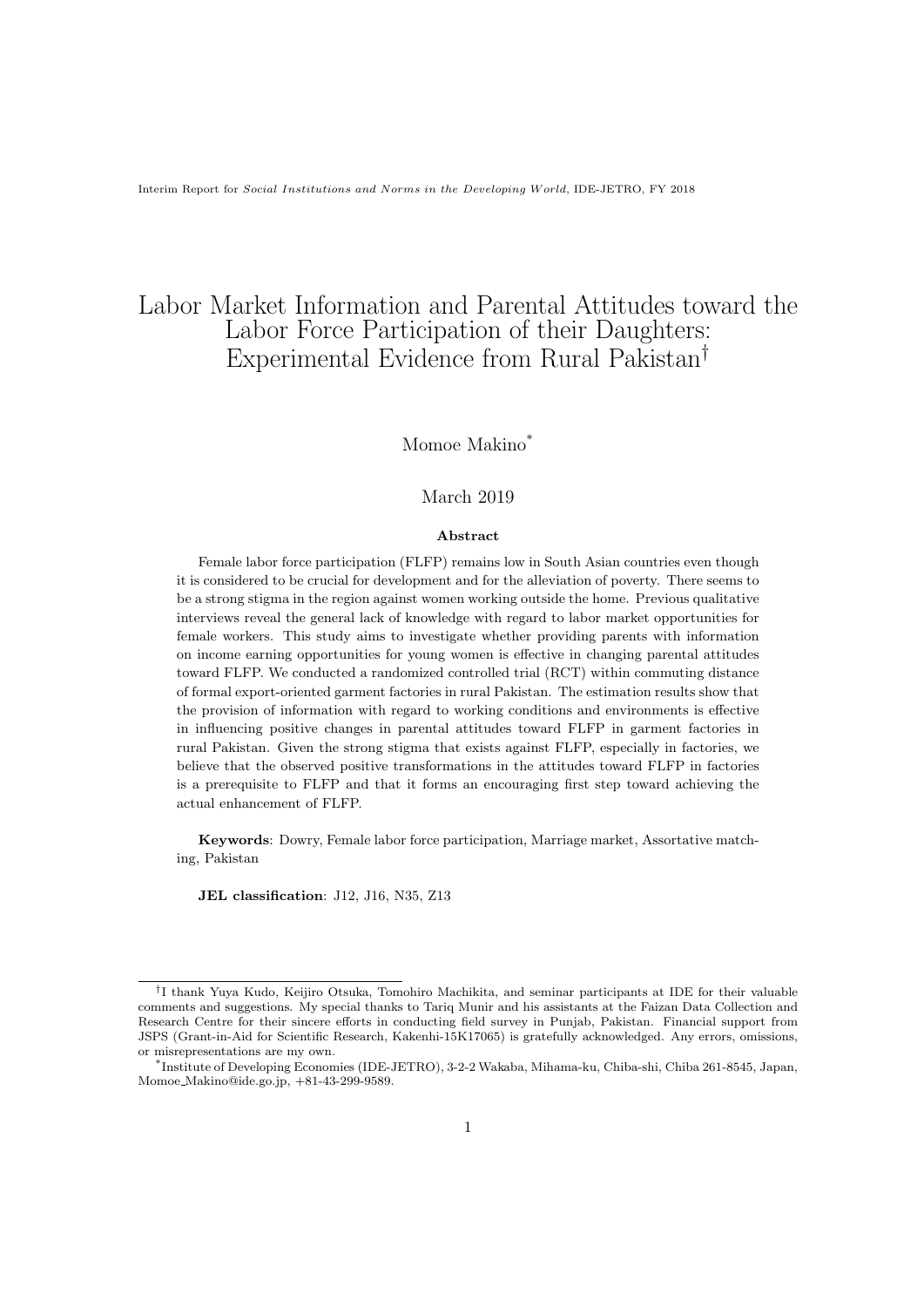# **1 Introduction**

The enhancement of female labor force participation (FLFP) is often argued to be pivotal for nations with regard to achieving development and in alleviating poverty (World Bank, 2011). FLFP is also considered crucial to the enhancement of women's empowerment (Duflo, 2012) in various aspects including delay in marriage (Baird et al., 2011; Jensen, 2012; Heath and Mushfiq, 2015), higher education (Luke and Munshi, 2011; Jensen, 2012), and higher bargaining position within the household (Qian, 2008; Anderson and Eswaran, 2009; Majlesi, 2016). The FLFP rate<sup>1</sup> is low in South Asian countries; it is the lowest in Pakistan, and has even been declining in India since 1990 (Andres et al., 2017; De Haan, 2018). Cultural and religious norms such as purdah (i.e., the practice of gender segregation and the seclusion of women in public, observed in South Asian countries), patriarchy, and Islam are often cited as reasons for the low rate of FLFP in these countries. However, these cultural and religious norms cannot systematically explain the low rate of FLFP in these countries, given the regional variation noted within South Asia. For example, while Bangladesh and Pakistan share similar cultural and religious norms, the majority of sewing operators in the Pakistan garment industry are male and most of the sewing operators in Bangladesh are female as is typically observed in other parts of the world. Generally speaking, Hindu women in rural India exhibit stronger stigma against working outside the home than do Muslim women in rural Bangladesh (Alvi and Das, 2016).

The low rate of FLFP can be attributed to both supply and demand factors. A demand-side factor can be the lack of income earning opportunities for rural women. For example, teaching is often regarded the only available and acceptable job for educated women in rural areas in developing countries. Young women in developing countries are increasingly educated in recent years; thus, there is often an oversupply of young qualified women for teaching jobs available in rural areas (Makino, 2018). Although demand-side factors cannot be ignored, this study focuses on supply-side factors. Attending to the supply-side is not irrelevant in the context of rural Pakistan because female labor supply is very inelastic. The situation is similar to the circumstances of the early-twentieth century in the US where labor demand did not play an important role in FLFP (Goldin, 2006). Further, our previous qualitative interviews reveal that demand-side factors are not the main reasons preventing FLFP in a region with many garment factories (Figure 1). This study considers it realistic to assume a situation in which there are plenty of job opportunities for women.

<sup>1</sup>The labor force participation rate in this study follows the definition given by ILO, a measure of the proportion of a country's working-age population that engages actively in the labor market, either by working or looking for work. It may underestimate the number of persons who (a) are in labor force less than 30 days over the year preceding the survey, (b) are in unpaid employment, or (c) work near or in their home, thus mixing work and personal activities during the day.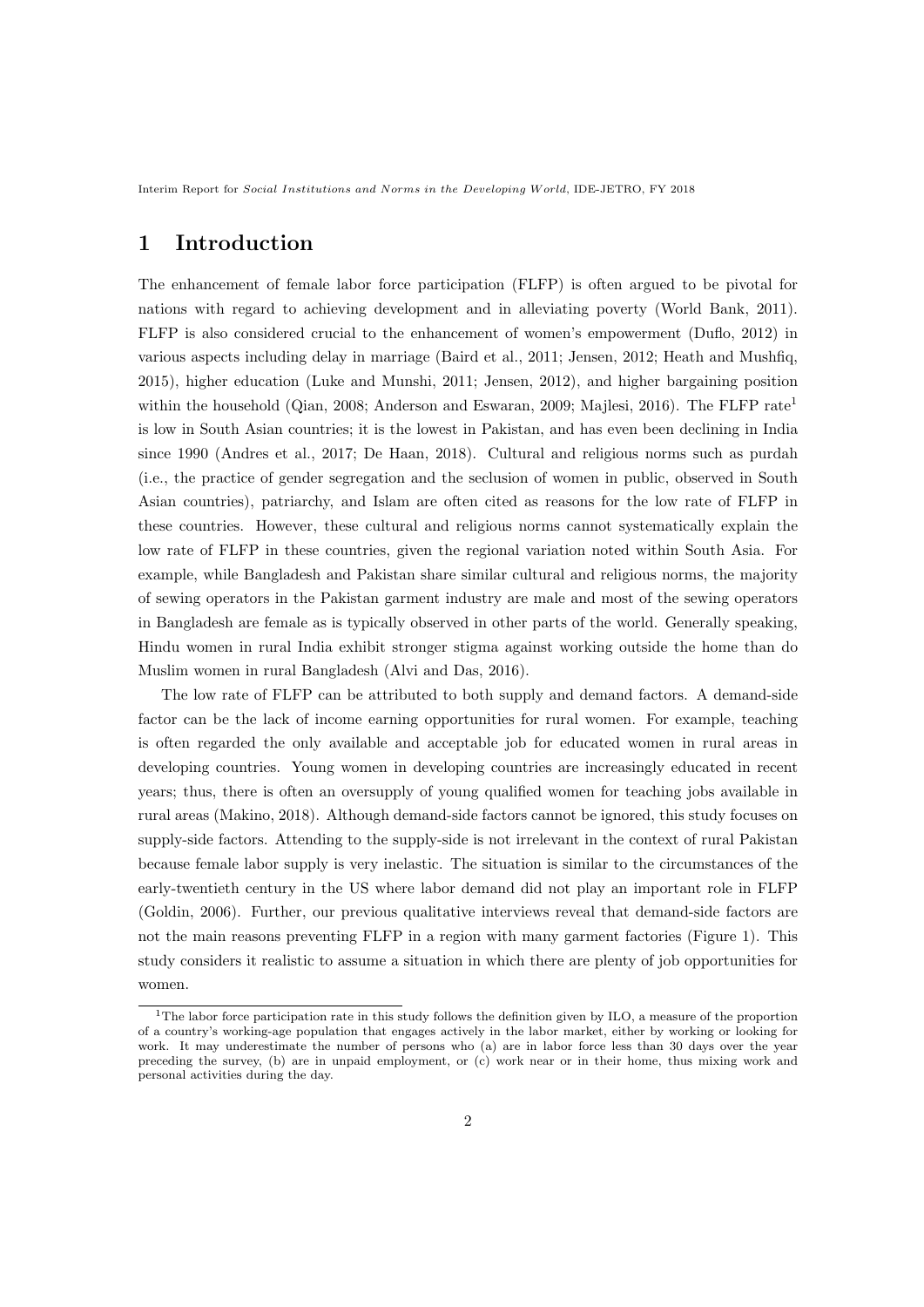Among supply-side factors, the analysis is further centered on the barriers that prevent young unmarried women from working outside the home. Apart from the universal burden of household chores, certain South Asian specific factors that discourage FLFP can be extracted by concentrating attention on young unmarried women.<sup>2</sup> One distinguished South Asian feature is the stigma against women working outside the home, and this aspect is related to the primary reason exhibited in Figure 1: patriarchal males are against their female household members working outside the home. In rural Pakistan, young women stay within their natal household until marriage after completing their education without taking on the primary responsibility for household chores. The average age of Pakistani women at marriage was 23 in 2013, while girls of school entrance age were expected to obtain seven years of schooling on average in  $2014<sup>3</sup>$  Hence, young women aged above 13 in Pakistan are neither students nor primary caretakers of household chores; instead, they seem to stay at home unproductively for an average of 10 years. We believe that it is important to encourage the FLFP of such young women to financially assist their own households, and to make the best use of human capital at the national level. Besides, maintaining a narrow focus on unmarried women makes it simpler to analyze the decision-making process about whether or not women should work outside the home. Decisions concerning young unmarried women are almost always taken by parents, especially fathers, in South Asian countries while those concerning married women are more complex (these may involve their husbands, in-laws, or parents).

Our qualitative interviews further reveal that many people are not aware of working opportunities for young women within commuting distance; the stigma against women working outside the home may discourage those people from obtaining proper information. Typically, people dislike the idea letting their daughters work in factories. Some say that women working in factories are morally degraded. Others fear that women may be raped in factories. These beliefs are based mostly on mere rumors. Most people do not have even the most basic information about working in factories such as how much workers are paid. They know still less about the fact that some factories offer suitable working environments for women. This lack of knowledge is understandable given the low educational levels of the parental generation. Contrary to the typical belief, some factories hire many women as production workers, and women who work in these environments seem to be satisfied with their working conditions (Makino, 2018). This contentment is not surprising because formal sectors pay at least minimum wage<sup>4</sup> and abide by the minimum regulations, while the remunerations and working conditions of alternative jobs available to women in the informal

<sup>2</sup>Married women are universally considered to be primary caretakers of the household, and especially of the children. In developing countries where formal institutions such as childcare centers are not widely available, the burden of the household chores for married women with children is likely to be heavier.

<sup>&</sup>lt;sup>3</sup>Data sources for the age of marriage and years of schooling are the United Nations Marriage Data 2017, and the Human Development Report 2015, respectively.

<sup>4</sup>The minimum wage was PKR 14,000 in the year 2016–2017.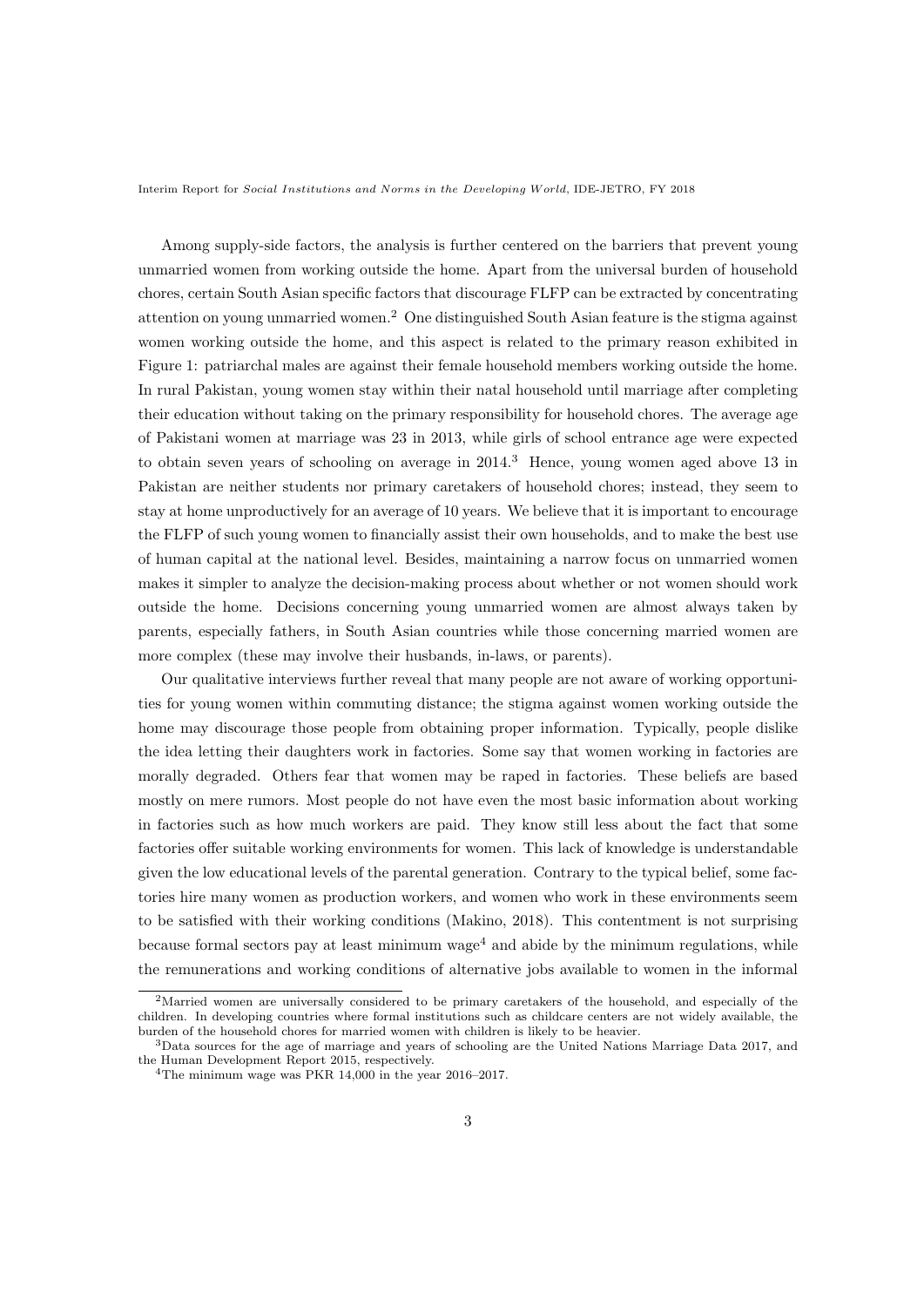sector as housekeepers or as agricultural labors are much worse. Also, some factories offer suitable working environments for women (e.g., gender segregated work areas, many female colleagues, attractive payment compared to alternatives).

This study aims to investigate whether providing parents with information on income earning opportunities for young women is effective in changing parental attitudes toward FLFP. In particular, the income earning opportunity is specified as working in export-oriented garment factories. With this objective, a randomized controlled trial (RCT) was conducted within commuting distance of formal export-oriented garment factories in rural Pakistan. The intervention was effected to provide parents of young women with the same information that is given by those garment factories when they recruit female workers. FLFP in Pakistan is the lowest among all the South Asian countries, and people usually express negative opinions about women who work in factories. In the formal export-oriented garment factories, human resource managers asserted that they would like to increase the numbers of female workers because they are more punctual, docile, and easily trained (Makino, 2014). Given the results obtained from the qualitative interviews, there appear to be plenty of job offers for women in the survey area and, thus, the study's focus on the supply-side barriers is not misplaced.

The estimation results demonstrate that provision of information is effective in changing parental attitudes toward FLFP in garment factories in rural Pakistan. Parents of unmarried daughters are more likely to positively alter their opinion about FLFP—in general as well as in relation to garment factories—when they are made aware of the working conditions and environment that would be available. Hence, parents who receive information are more likely to be prepared to send their daughters to work in garment factories, in comparison to those in the control group. The observed change was still effective one year after the information was provided. The effects do not seem to differ whether the information was disseminated in sessions to groups of people or whether it was provided individually. There is also no notable gender disparity in the opinion changes: it is immaterial whether the information was provided through the father or the mother. However, when the attitude toward FLFP in garment factories is measured by the negative change in the reservation wage (i.e., the minimum wage at which the parents are ready to send their daughters to work in factories), the positive effects (i.e., the negative change in reservation wages) are only observed when the person provided with the information was the mother.

These results are consistent with those obtained by Jensen (2012), who demonstrate that the provision of information pertaining to new income earning opportunities encouraged young women to work outside the home for pay. However, our findings are different from Jensen (2012) in two respects: first, the current study does not expect the outcome of actual change in FLFP in garment factories because one year is not a realistic time frame within which to observe genuine change in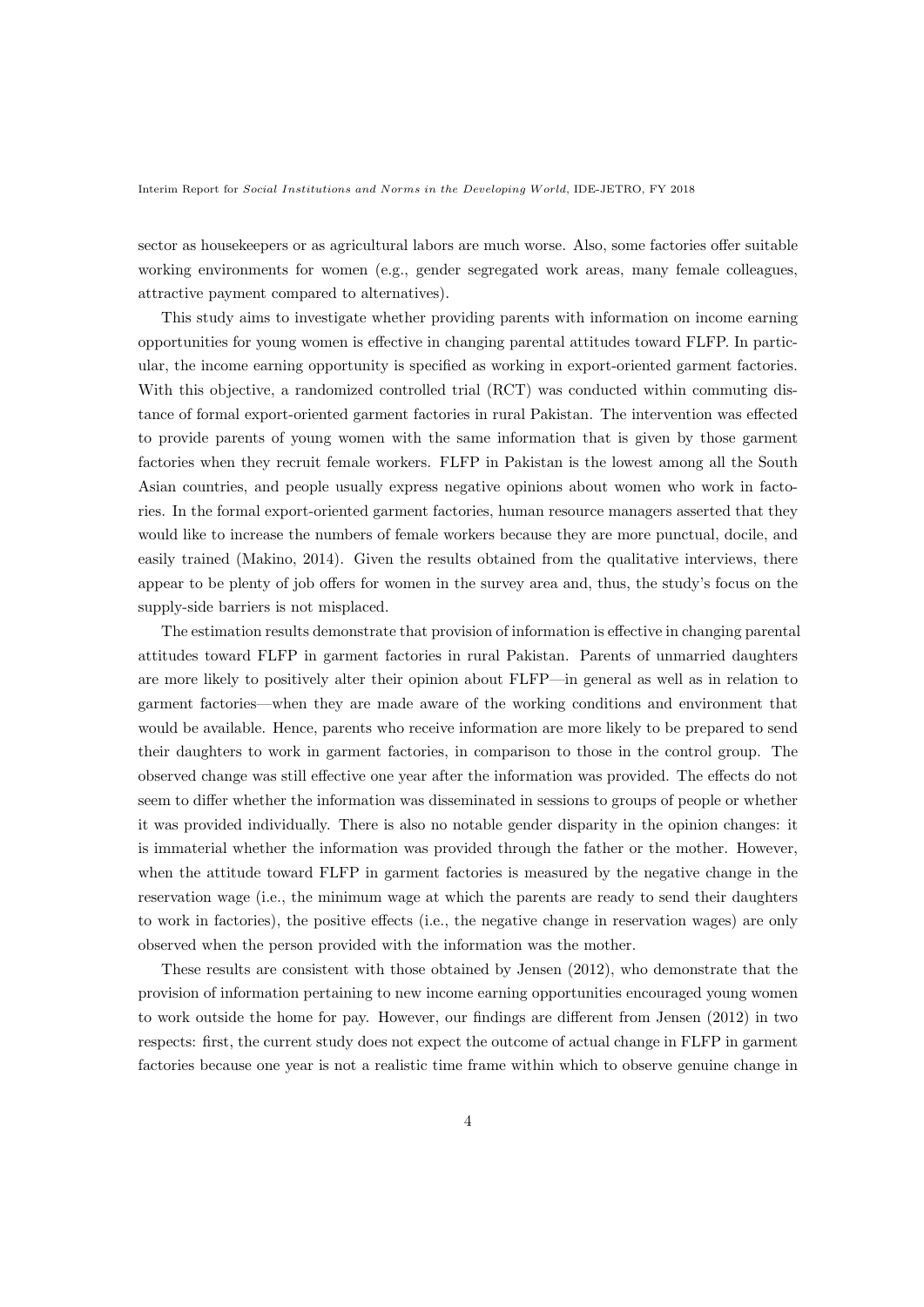conservative areas such as rural Pakistan; second, sewing operator jobs in export-oriented garment factories are considered to be the new income earning opportunities for young women in the current study, while Jensen's (2012) research concerns white-collar work in the business processing outsourcing (BPO) sector. Traditionally, social stigma is attached to women who work outside the home in jobs that require manual labor, and not to white-collar jobs (Goldin, 2006). The BPO sector provides office-based job opportunities for educated young women, and there is much less shame or dishonor attached to women working in this sector. We focus on working opportunities in factories that are available for young women of poor households in rural Pakistan. Given the strong existing stigma against women who work in factories, we believe that a positive change in the attitudes toward FLFP in factories is a prerequisite of social transformation. It is thus an important outcome and represents an encouraging first step in the accomplishment of the actual enhancement of FLFP.

The remainder of this paper is constructed as follows: section 2 presents the research framework; section 3 describes our RCT and household survey as well as the datasets; section 4 presents the empirical results; and section 5 concludes the study.

## **2 Research Framework**

Potentially, three factors may influence the stigma against unmarried young women working outside the home in rural areas of South Asia: (1) lack of information, (2) strong and sticky personal attitudes against FLFP, and (3) external social pressure. The first attribute preventing young rural women from working outside the home may be the lack of information. The poor are often uneducated in developing countries and are disadvantaged in terms of access to information pertaining to newly available, lucrative, and suitable working opportunities for women. Jensen (2012) elucidates that the provision of information about the availability of new income earning opportunities effectively enhances the participation of young women in the work force. The deficiency of information may include both aspects of a mere absence of awareness as in the case of the BPO sector in Jensen (2012) and the inaccuracy of the image of the working conditions and environments generated through rumor or social prejudice. The Pakistani garment sector has traditionally hired male workers including sewing operators, and most factories have not offered suitable working environments for women. Only a few factories in the Pakistani garment sector have initiated the drive to promote the hiring of female workers by providing working environments that are apposite for women (Makino 2014, 2018). It is thus not surprising that the rural poor adhere to traditional beliefs about factory environments and that they do not know about the few progressive factories that have initiated such a movement.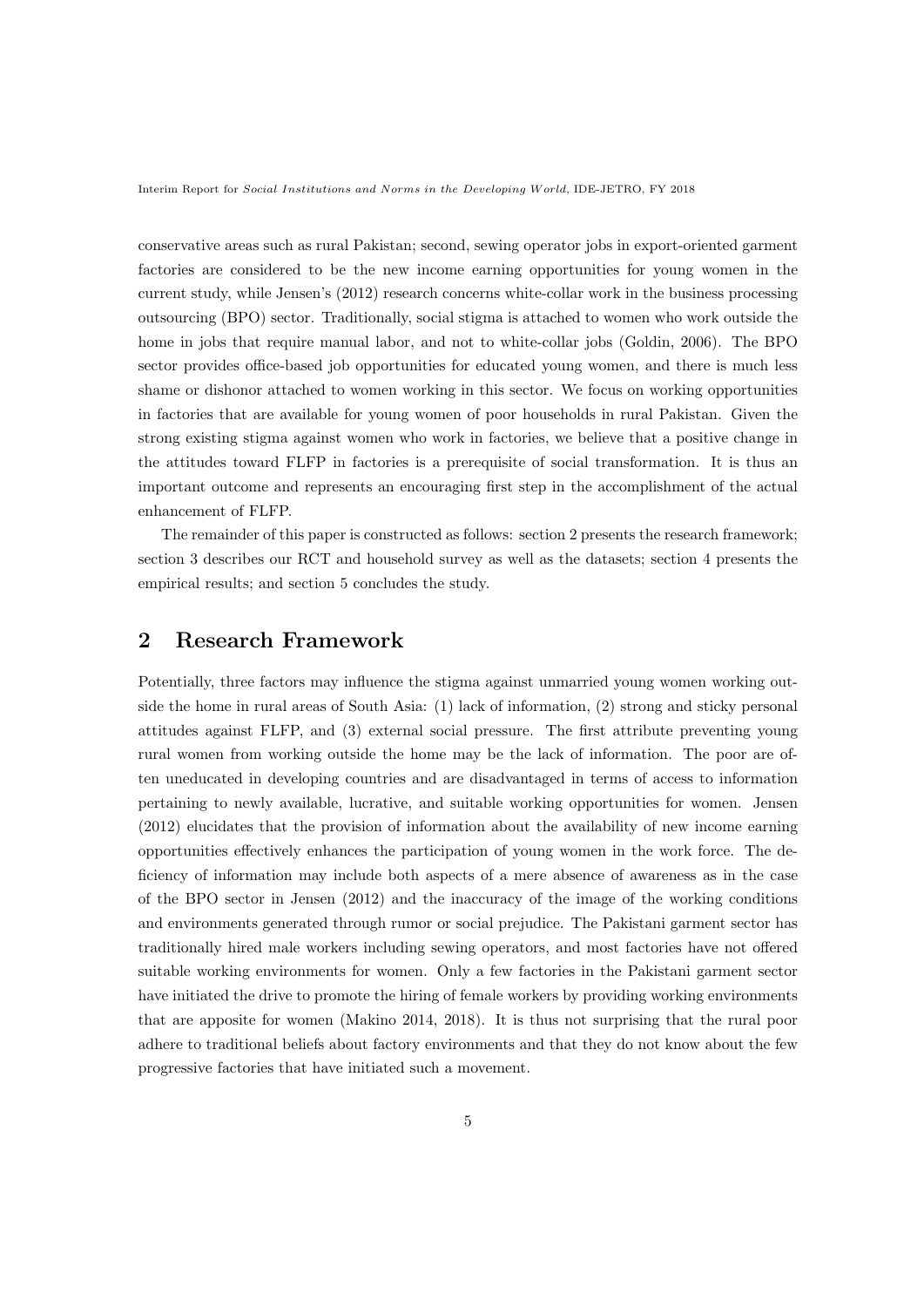The second factor can be the stickiness of the preference or attitude toward FLFP. If the personal internal stigma against FLFP is very strong and sticky, a person's attitude toward FLFP would rarely change even after the correct information on new lucrative income earning opportunities for women is obtained. In rural areas of South Asian countries, decisions about young women joining the labor force are usually taken by parents, especially fathers. It is thus necessary to positively transform parental attitudes toward FLFP if young women are to be encouraged to work outside the home. However, it is more difficult to amend the long-standing opinions of the parental generation, in comparison to the beliefs of young women.

External social pressure against FLFP may form the third reason for the prevalent stigma against young women going out of the home to work. According to Burke and Young (2011), social norms include both external pressure and self-imposed proper conduct. In reality, it may be difficult to distinguish external pressure from the self-imposed one because the latter can be a consequence of the internalization of external social pressure. The important distinction between the second and third factors is that the third factor is related to what others think. Even though it is the internalized proper conduct, if it is related to what others think, we consider it because of the third factor, i.e., external social pressure. At the observational level, external social pressure can be considered separately from personal preference irrespective of what others think (the second factor). It is possible, for example, to examine the difference in the effect of information provision through the extent to which an individual's neighbors are also informed in the same manner. Alternatively, the existence of social pressure could simply be inferred by observing the gap between actual FLFP and parental attitudes toward the FLFP of their daughters. Parents may not be willing to permit their daughters to work outside the home if they feel the negative pressure from their social network even if they themselves believe that it is good for women to work outside the home and to financially contribute toward the family expenses. Letting their daughters work outside the home may incur costs such as social ostracism or the decrease of opportunities for appropriate marriage offers for their daughters. The social network is a type of informal institution that plays an important role in the economies of developing countries (Anderson et al., 2015; Munshi and Rosenzweig, 2006; Heath, 2018; Morten, 2019).

The three potential factors outlined above as forming the context of the stigma against women working in factories seem to be analogous to the reasons why parents decide on early marriages for their daughters, a norm that is also prevalent in South Asian countries. The dissemination of information about the negative aspects of child marriage, such as health risks of early pregnancy for both a young mother and her child, does not seem to be sufficient in discouraging the institution of child marriage in South Asian countries. Often, parents know the negative aspects of child marriage, and even agonize over the decision of marrying their daughters off at an inappropriately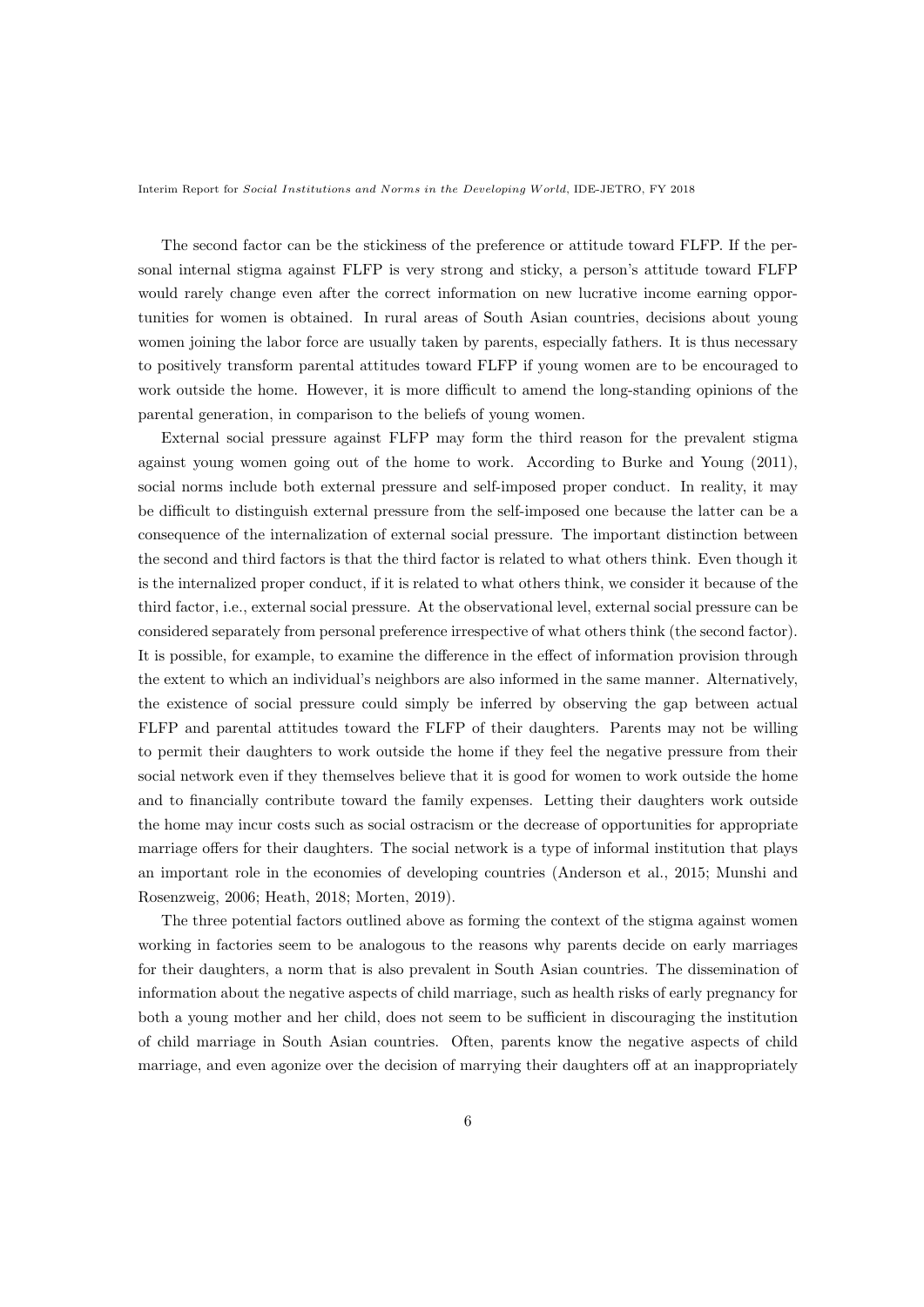young age. Social pressure appears to be one of the major reasons for the decision of early marriage for their daughters (Field et al., 2018). Applying this logic to FLFP, it is possible that parents may be aware that female-friendly working environments and conditions are available in their neighborhood and that they also believe that letting their daughters work outside the home is beneficial and financially helpful, but they just cannot take this decision because of the social pressure against this course of action.

## **3 Survey Design**

## **3.1 Household Survey**

An RCT was conducted in rural Punjab in Pakistan to examine whether or not the provision of information affects people's attitude toward FLFP. Working opportunities for women, especially in factories, are generally limited in Pakistan. For the purpose of this study, it was necessary to implement the RCT in an area where it was at least realistic for women to work in factories. Such a rural area that is within commuting distance of export-oriented garment factories that actively hire women was first identified in the districts of Faisalabad, Hafizabad, Nankana Sahib, and Chiniot (see Figure 2).<sup>5</sup> Using the census data of these districts, 40 villages in a commutable rural area were randomly selected.

Next, all households in each village were profiled. Households that were eligible for the current study were defined as follows: either landless or with no more than three acres of land; the presence of both husband and wife; and the family comprising at least one unmarried daughter aged between 15 and 30.<sup>6</sup> Landless or nearly landless households were targeted because only impoverished households would realistically need women to work in factories. The presence of both husband and wife in the household was a condition because the survey was designed to randomly determine at the village level either a husband or a wife as a respondent in the selected households. The target households for the study were also restricted to families with unmarried daughters aged 15 to 30 because realistically, this range encompasses the age when women would remain in their natal household after school and before marriage without taking on the primary responsibility for household chores.

<sup>5</sup>Karachi in Sindh province also hosts export-oriented garment factories that actively hire women, but because of the deteriorating law and order situation in Sindh, our study focuses on Punjab province.

 $6$ The minimum age for work is respectively mandated to be 14 and 16 as per the Employment of Children Act and the Constitution. Under the legislation of the state of Punjab, it is 15. This contradiction in the laws is not a problem for the determination of the range of the age of the daughters in eligible households because, for the purpose of this study, it is not essential for the daughters to work. They were merely required to fall within the age range in which their parents could think of the possibility of their daughters working outside the home.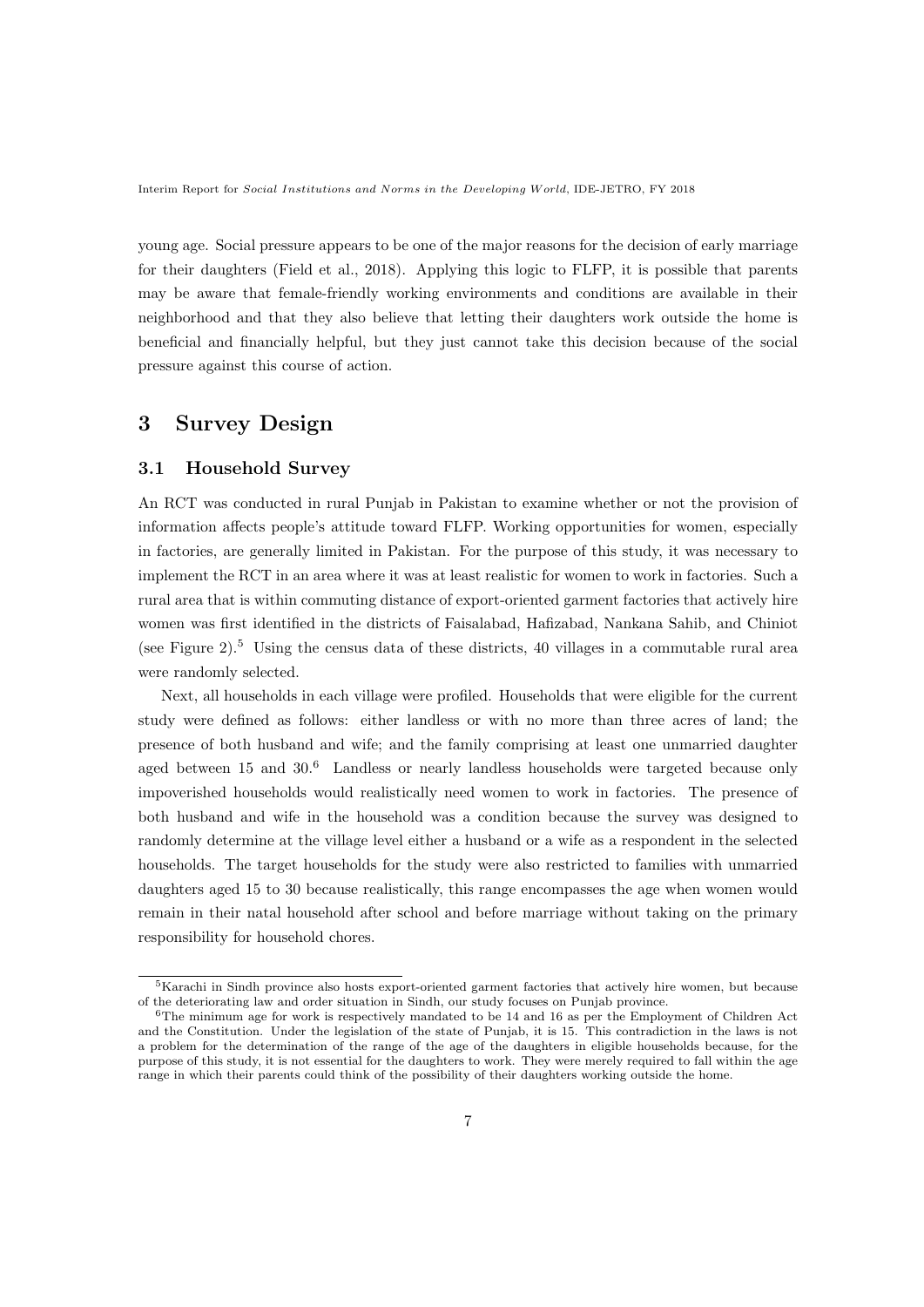Ten households were randomly picked from the list of all eligible households in each of the 40 villages. In 20 villages randomly chosen out of the 40 villages, wives became respondents, while husbands became respondents for the other half. The questionnaire was uniquely designed to collect the requisite information to capture the change in attitudes toward FLFP. The questionnaire consists of a household roster concerning age, enrollment status, work status, and education level of all household members; typical socioeconomic questions; and unique questions specific to this survey including those asking for personal and general opinions pertaining to FLFP and to reservation wages for their daughters to work in factories. The questionnaire also contains questions about gender relations, such as who possessed the authority of decision-making, the degree of mobility, and the level of son preference. The same questionnaire was utilized for the base-line survey conducted before the intervention and the follow-up survey conducted one year after the intervention.

### **3.2 Experiment**

The RCT intervention provided either the husband or the wife with pertinent information on working conditions and environments in the export-oriented garment factories. In qualitative interviews held prior to the survey, we realized that many households in neighboring villages did not even know the start-up wage offered by these factories. It was less surprising to learn that they were not aware of the suitable working conditions and environments offered by these factories for their women employees despite the fact that many working women informed us that they were satisfied with their working conditions and workplace environment. Therefore, it was assumed that the provision of information with regard to the female-friendly working conditions and environments of these factories may affect people's opinions with regard to FLFP. The actual intervention was very simple. In households randomly selected into the treatment group, either the husband or the wife received a lecture on the working conditions and environments of these factories. Whether the husband or the wife received the lecture depended on the random choice of the gender of the respondent at the village level as described above.

There were three randomizations at the village level: first, the one where either husband or wife became the respondent of the survey; second, the one that concerned the number of treated; and third, the one concerning whether the lecture was offered in the group session or individually. The number of treated households was randomized as zero, four, six, or ten households at the village level (Table 1). In villages that received interventions with four or six households, the treated households were randomized at the household level. In villages that had ten treated households, all ten households were given information.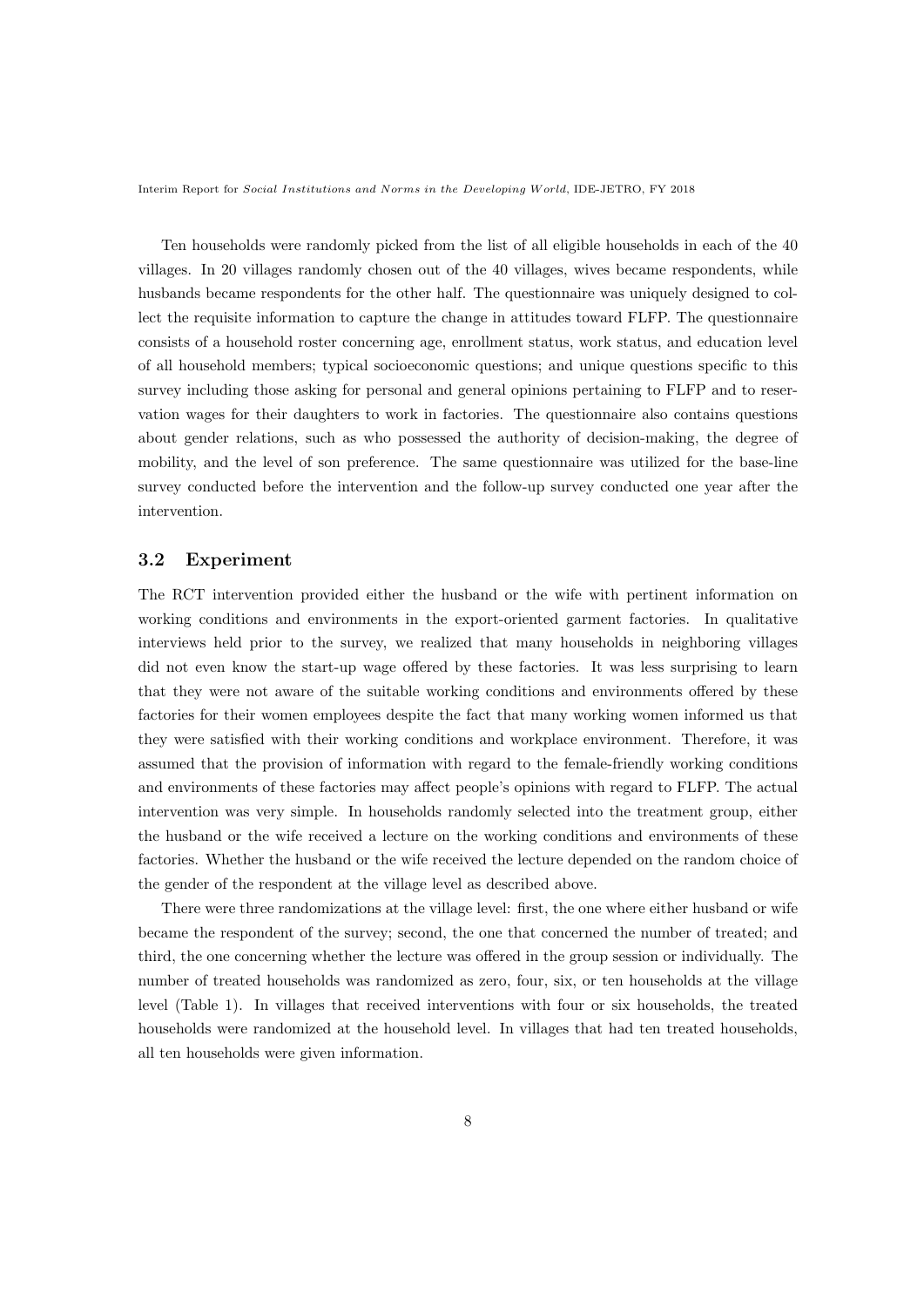The lecture provided to the treatment group imitated the workshops organized by the actual factories when they recruited female workers from villages. When a village was randomly assigned to the treatment group that was slated to receive a personal session, the lecture was provided to individuals rather than through a collective workshop, but the information provided was equivalent to the group session. According to the human resource manager of one of the biggest garment factories in Faisalabad, the standard recruitment workshop explains the female-friendly working environment, especially the security that is provided and the level of segregation from male workers, the salaries that are offered, and the training process (Makino, 2014). The same information was provided by the lecturer in this recruitment workshop to the treatment group, either through individual or group sessions. The single intervention took around two hours, which included a friendly chat between the treated individual or group and the lecturer.

# **4 Data**

No significant difference is first demonstrated in either the household socioeconomic characteristics or the outcomes of interest between the treatment and control groups prior to the intervention (Tables 2 and 3). It may thus be asserted that the households were randomly allocated into treatment or control groups.

Table 2 presents the results of the balance test conducted on household characteristics prior to the intervention. The education level of respondents is quite low: the husbands average below primary completion level of schooling, and the wives average close to null formal learning. This result is not surprising as this study focuses on impoverished households in rural areas. Also, the respondents are relatively older, being parents of unmarried daughters aged between 15 and 30. The average age of the husbands is 49 years, and that of the wives is 46 years. The mean number of household members is around six. The proportion of *kammees*<sup>7</sup> or functionally lower castes is 45–47%. The agricultural land owned by the households is 1.2–1.3 acres on average, the mean of livestock value per household amounts to PKR 300,000, and the mean value of the residential home and land is approximately PKR 530,000–545,000. The wealth index and living conditions index are constructed based on the principal component analysis, allowing for correlations across factors. The index variable is the only factor having an eigenvalue greater than one. Variables used in constructing the index are shown in Appendix as Table A1. How to construct the variables

<sup>7</sup> In traditional rural Punjab economy, a person's occupation is determined by birth (Eglar, 1960). Those who provide various services to landowning households (*zamindars*) are collectively called *kammees*. Islam denies the caste system, and those born in *kammee* households do not engage in traditional services now, but social stratification by birth stubbornly exists. For descriptive purposes in the current study, the *zamindar*-*kammee* distinction is referred to as the caste system.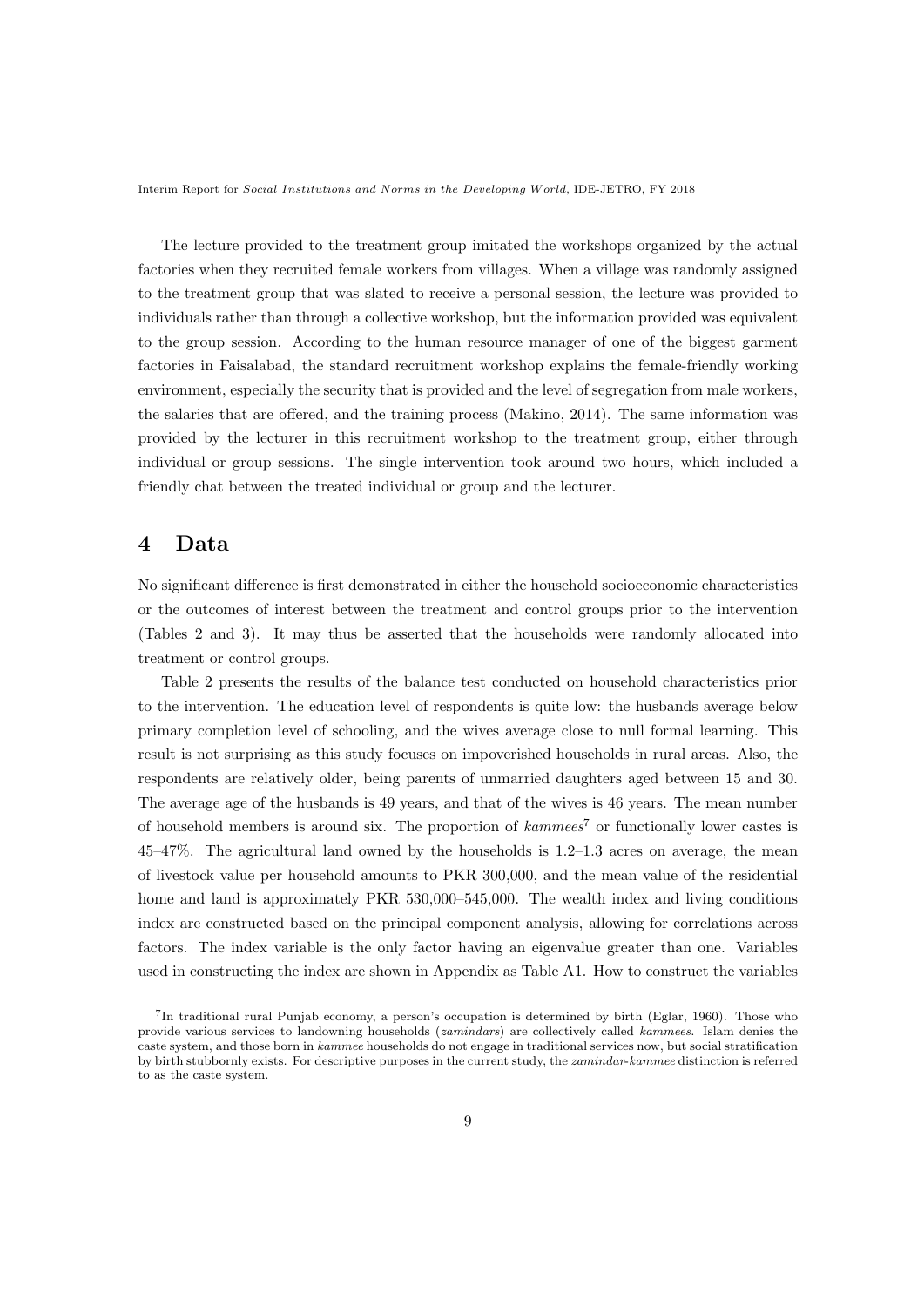of myopia, time inconsistency, and risk preference is also explained in Appendix.

Table 3 presents the balance test on the outcome variables. The questions and answers that construct these variables are explained in Appendix. The variable "knowledge of factories" is an ordinal variable that takes the value 0 if the respondent has no idea what they are, 1 if s/he has at least heard of them, and 2 if s/he knows how women work in these factories. The mean value is found to be 1.1 to 1.2, which is consistent with the results of the qualitative interviews conducted during the present research. Hence, the findings reveal that the poor within commuting distance of factories do not know much about the working conditions and workplace environments offered by these factories. The variable "attitude toward daughter working in factories" is an ordinal variable that takes the value 0 if the respondent is negative about women working in factories, 1 if the respondent is positive about general FLFP but is against their own daughter working in such a place, and 2 if the respondent is positive about their own daughter working in such an environment. The mean value is found to be 0.17 to 0.18, and this finding also supports our view that people are strongly negative about FLFP in general and about letting their daughters work in factories. The variable "knowledge of/attitude toward women working in factories" takes Likert-scale values of 1 to 5, combining the above two variables. The four measures that follow represent the respondents' attitude toward FLFP in general; it does not reveal their attitude toward the issue concerning the female members of their own households. The intention behind asking respondent's about their general attitudes toward FLFP is to possibly capture a type of observerexpectancy effect: the respondents' answers could conform to our expectations with regard to the outcomes of this study. The variable "attitude toward women working before marriage (general)" takes Likert-scale values of 1 to 10 on whether or not an individual respondent agrees with the overall idea that it is good for women to work for pay before marriage. The variable "attitude toward women working after marriage (general)" is a similar variable, but refers to married women before having children. The variable "attitude toward women working for pay (general)" is another similar variable, but it relates to the idea that it is good for women to work for pay in any sector. The variable "attitude toward women working as teachers (general)" is yet another like variable, but it only pertains to women working as teachers. The variable "attitude toward FLFP index" is constructed based on the principal component analysis using the above four variables that inquire into FLFP in general. The variable "minimum wage (subjective)" denotes the respondents' beliefs regarding the minimum wage. The variable "reservation wage for daughter to work in factories" is the minimum amount that a respondent would be willing to accept to allow her/his daughter to work in a factory. The variable "reservation wage*−*(subjective) minimum wage" is the difference between the above two variables. Given that the target households are relatively uneducated and are not necessarily familiar with legalities, the subjective minimum wage is queried because their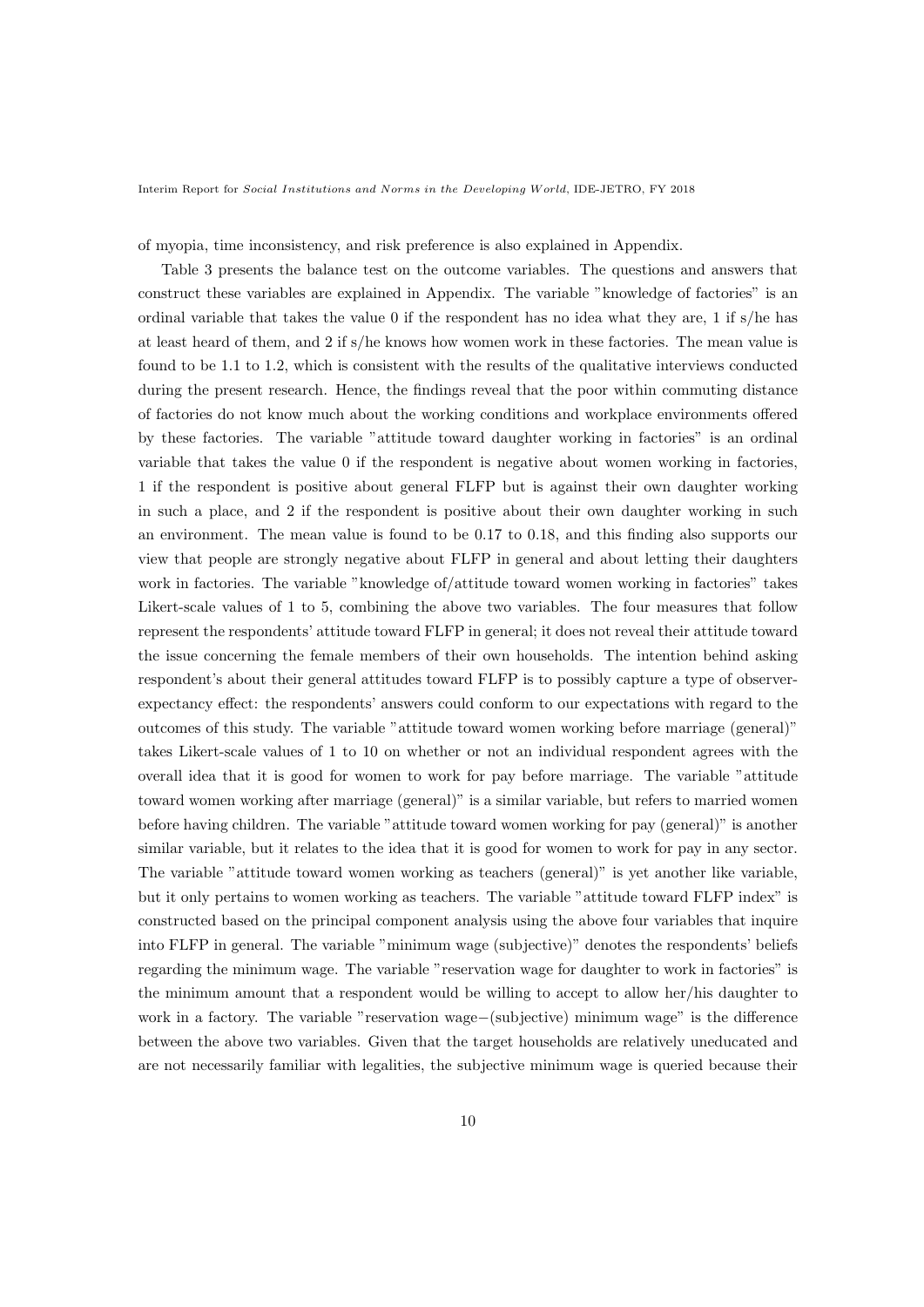belief about the minimum wage affects their reservation wage, whereas the actual legal minimum wage does not. It is also necessary to consider the subjective minimum wage because the treated were given precise information about the legal minimum wage while the controlled were not. This fact probably affected the answers given in the follow-up survey so that only the treated adjusted the reservation wages based on the legal minimum wage irrespective of their readiness to let their daughters work in factories. What matters to them in deciding whether or not to permit their daughters to work in factories is the amount of money that they could expect above what they believe is the minimum wage. This final reservation wage*−*(subjective) minimum wage is referred to as the (adjusted) reservation wage in the following estimation.

## **5 Estimation Results**

## **5.1 Difference-in-Differences (DID) with Household Fixed Effects**

The DID estimation equation is expressed as follows:

$$
FLFP_{ij} = \alpha T_{ij} \times Y2_{ij} + \beta Y2_{ij} + \eta_i + \varepsilon_{ij},\tag{1}
$$

where  $T_{ij}$  is an indicator variable taking the value 1 if household *i* in the village *j* is treated, and 0 otherwise,  $Y2_{ij}$  is an indicator variable taking the value 1 if the survey was in the follow-up year, i.e., one year after the intervention or the base-line survey, and *η<sup>i</sup>* is the household fixed effects.  $FLFP_{ij}$  is various outcome variables presented in Table 3 such as knowledge of factories, attitudes toward their daughter/general women working in factories, and reservation wages. We are interested in the estimated coefficient  $\alpha$ , the effect of providing young women's parents with information about working conditions and environments offered by garment factories that hire a substantial number of female workers.

The DID estimation results are presented in Table 4. Column 1 shows that the intervention was effective in disseminating the information pertaining to working conditions and environments of export-oriented garment factories that hired many women. The treated households are more likely to know about them by 0.27 standard deviation of the base-line mean. This effect seems considerable because the intervention was implemented on relatively uneducated people, and was given via a singular session a year ago. Column 2 presents the effect on a parent's personal attitude toward her/his daughter working in the factories. The positive change of attitudes pertaining to allowing daughters to work in factories is even larger: it is an increase by 0.44 standard deviation of the base-line mean or by more than 100 percent of the size of the base-line mean. This outcome suggests that it is less difficult to motivate parents to permit their daughters to work outside the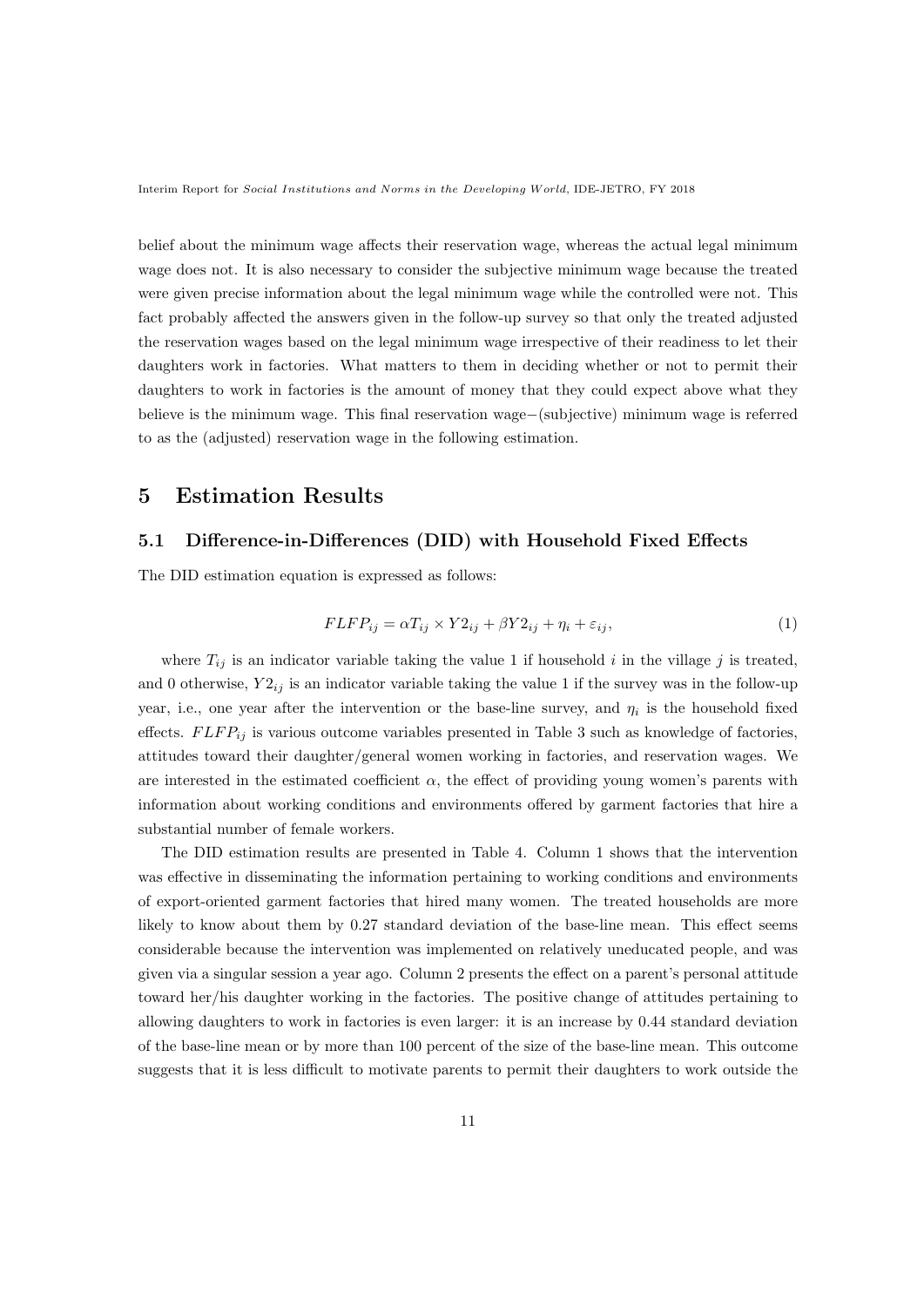home as long as they are provided with accurate and pertinent information. This finding supports the idea that a lack of information is the key to preventing FLFP. Compared to personal attitudes, general attitudes have less significant and weaker effects. Column 4 presents the effect on the parent's general attitude toward women working outside the home for pay before marriage, or the parental attitude toward the idea of women who do not usually have primary responsibility for household chores working for pay outside the household. The magnitude of the effect is an increase by 0.12 standard deviation. The barely significant effect on the index of the parent's attitude toward FLFP (Column 7) seems primarily derived from the effect presented in Column 4. In comparison to the strongly significant effect with regard to their own daughter's working for pay as presented in Column 2, the outcome concerning FLFP in general presented in Column 4 is weak and is barely significant; in fact, it becomes insignificant depending on the specifications. This result may suggest that parents do not necessarily answer to conform to the experimenters' expectations about the outcome of this study. No significant effect is found to exist with regard to the reservation wage for a parent to allow a daughter to work in a factory.

To examine whether or not the treatment effect is different by gender, the triple difference estimation equation is given by:

$$
FLFP_{ij} = \alpha T_{ij} \times Y2_{ij} \times Hb_j + \beta T_{ij} \times Y2_{ij} + \gamma Hb_j \times Y2_{ij} + \delta Y2_{ij} + \eta_i + \varepsilon_{ij},\tag{2}
$$

where  $Hb_j$  is an indicator variable that takes the value 1 if the husbands are assigned respondents at the village-level *j* and 0 if the wives are assigned. Other variables remain the same as equation (1). The triple difference estimation results are presented in Table 5. Overall, the treatment effects are not significantly different by whether the treated was the husband or the wife. The only exception pertains to the effect on the reservation wage, i.e., the premium that the respondent expects in order to send a daughter to work in a factory above what is believed to be the minimum wage. When the wife is treated, the reservation wage is significantly lower than that answered by the control group. Interestingly, when the husband is treated, the reservation wage tends to increase. The reason is beyond the realm of this study, but perhaps the husband tends to expect higher wages after getting to know the reality of the wages offered by formal factories as these figures are likely to be higher than their original uninformed estimates. The results also suggest that wives are more easily convinced to let their daughters work in factories. However, the actual outcomes may depend on which adult, the mother or the father, commands the larger share of the decision-making power with regard to the FLFP of the daughters.

Section 2 has conceptually differentiated external social pressure from personal preference with regard to daughters working outside the home or in factories. This segment attempts to empirically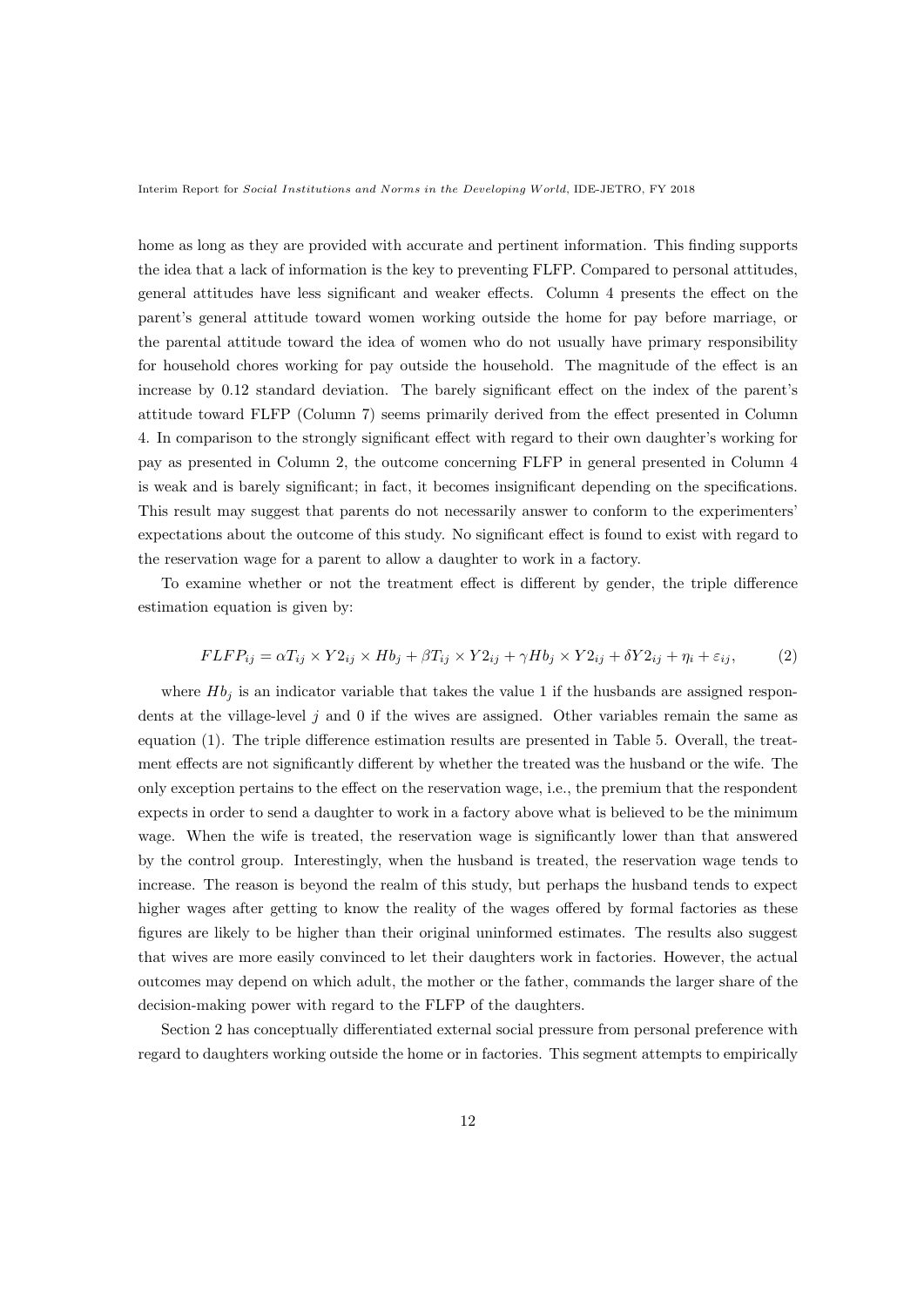separate external social pressure from personal preference by estimating the difference in the effect through the extent to which neighbors were also treated. Remember that the number of households being treated was randomly determined at the village level, either zero, four, six or 10. Therefore, treated households would have three, five, or nine neighbor-households that were being treated in an equivalent manner. Concretely, the estimation equation is given by the following:

$$
FLFP_{ij} = \alpha T_{ij} \times Vpct_j \times Y2_{ij} + \beta T_{ij} \times Y2_{ij} + \gamma Vpct_j \times Y2_{ij} + \delta Y2_{ij} + \eta_i + \varepsilon_{ij},\tag{3}
$$

where  $V pct<sub>i</sub>$  is the village-level variable, indicating how many percentage of households are treated out of ten households in the village *j*. Thus,  $T_{ij} \times V pct_j$  takes the value of 0, 0.4, 0.6, or 1. For example, taking  $T_{ij} \times V pct_j = 0.6$  means that six neighbor-households are treated including the own household *i*. The coefficient  $\alpha$  is expected to capture any difference in the treatment effects through the extent to which the neighbors are also treated, and this outcome is considered as the peer effect. Table 6 presents the estimation results: there is no peer effect. The treatment effects are not significantly affected by the number of neighbors who are also treated. One possible interpretation of these results is that personal preference or attitude toward FLFP matters more than social external pressure in determining the stigma against FLFP. However, a caveat must be applied because the above interpretation does not hold if external pressure matters only to a shared social network and if the randomly treated neighbor-households do not belong to the same social network. The fact that the actual FLFP is negligible even though some parents are positive about letting their daughters work in factories may infer the existence of social pressure. Further study is certainly needed to explore the effects of social pressure in a manner that is differentiated from personal preference/attitude.

The spillover effects are often indicated when conducting RCTs. We examine whether or not there are any spillover effects by utilizing the above variations among villages with regard to the number of households being treated. Because of these variations, some controlled households have four or six neighbor-households being treated.<sup>8</sup> The coefficient estimate  $\gamma$  in the estimation equation (3) can be interpreted as the spillover effect. It seems that spillover effects are present and large (Columns 1 to 3 of Table 6). Even if a household is not treated, the more households are

<sup>&</sup>lt;sup>8</sup>Alternatively, the spillover effects are estimated by replacing  $V pct<sub>j</sub>$  with the variable indicating the percentage of households that are treated out of all the eligible households in the village. It is noteworthy that in comparison to  $V pct<sub>i</sub>$ , this alternative variable probably attenuates the spillover effects as the village size gets larger. Also, spillover effect may be even more weakened in larger villages because a negative association is observed between the village size and parental attitudes toward daughters working in factories, when the estimation is conducted by replacing household fixed effects with household and village characteristics (Section 5.2). As expected, the spillover effects including knowledge dissemination disappear with this alternative variable. These estimation results are available upon request.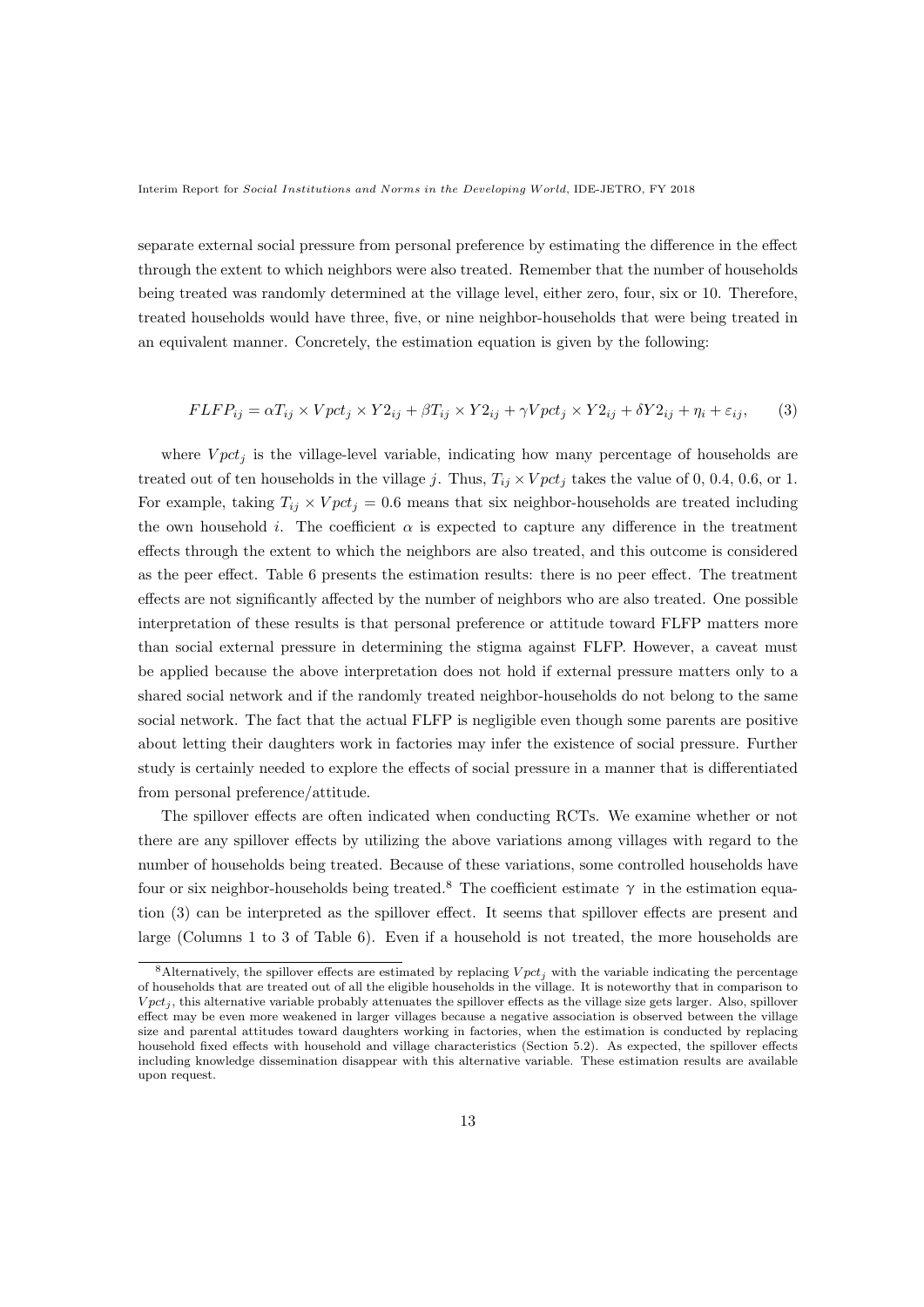treated in their neighborhood, the more knowledgeable and positive the household becomes about factories, and about letting their daughters work in them. Interestingly, there is no significant effect on attitudes toward FLFP in general (Columns 4 to 8 of Table 6), and even negative effects are observed. The positive spillover effects with regard to their own daughters working in factories without any effect with regard to FLFP in general may suggest that people did not answer questions to conform to the experimenters' expectations of ideal answers. Instead, respondents simply responded according to their own interests.

Another twist incorporated into the RCT design was the personal or group treatment of the respondents. However, the personal or group treatment yields no difference in effects except with regard to the reservation wage.<sup>9</sup> The group-treated households significantly decrease the reservation wage for reasons beyond the realm of this study and this issue awaits further research. A possible explanation may be the peer effect: individuals are more likely to become positive about FLFP when they observe their neighbors also contemporaneously becoming positive.

## **5.2 Difference in Difference Estimation (DID) with a Set of Covariates**

Although DID with household fixed effects is preferred for the estimation of pure treatment effects, we are also interested in the associations between the socioeconomic characteristics of the households and the outcome variables. The manner in which the outcome is associated with various socioeconomic characteristics of households is examined through the following estimation equation:

$$
FLFP_{ij} = \alpha T_{ij} \times Y2_{ij} + \beta Y2_{ij} + \mathbf{x}'_{ij}\theta + \mathbf{v}'_j\phi + \varepsilon_{ij},\tag{4}
$$

and

$$
FLFP_{ij} = \alpha T_{ij} \times Y2_{ij} \times Hb_j + \beta T_{ij} \times Y2_{ij} + \gamma Hb_j \times Y2_{ij} + \delta Y2_{ij} + \mathbf{x}_{ij}'\theta + \mathbf{v}_j'\phi + \varepsilon_{ij}, \quad (5)
$$

where the major variables are equivalent to those in equations (1) and (2),  $x_{ij}$  is a vector of socioeconomic characteristics of households: the age and education levels of the husband and the wife, the household size, the caste, the size of agricultural land held, the value of livestock, the value of the residence, the wealth index, the living condition index, the number of female relatives and friends working outside for pay, and the measures of the respondent's type (myopic, time inconsistency, risk preference).  $\nu_j$  is a vector of village characteristics, namely, the number of households, the sex ratio at the marriageable age range,  $^{10}$  the number of minutes of travel time

<sup>&</sup>lt;sup>9</sup>The estimation results are available upon request.

 $10$ The sex ratio at the marriageable age range is included in the study because the qualitative interviews reveal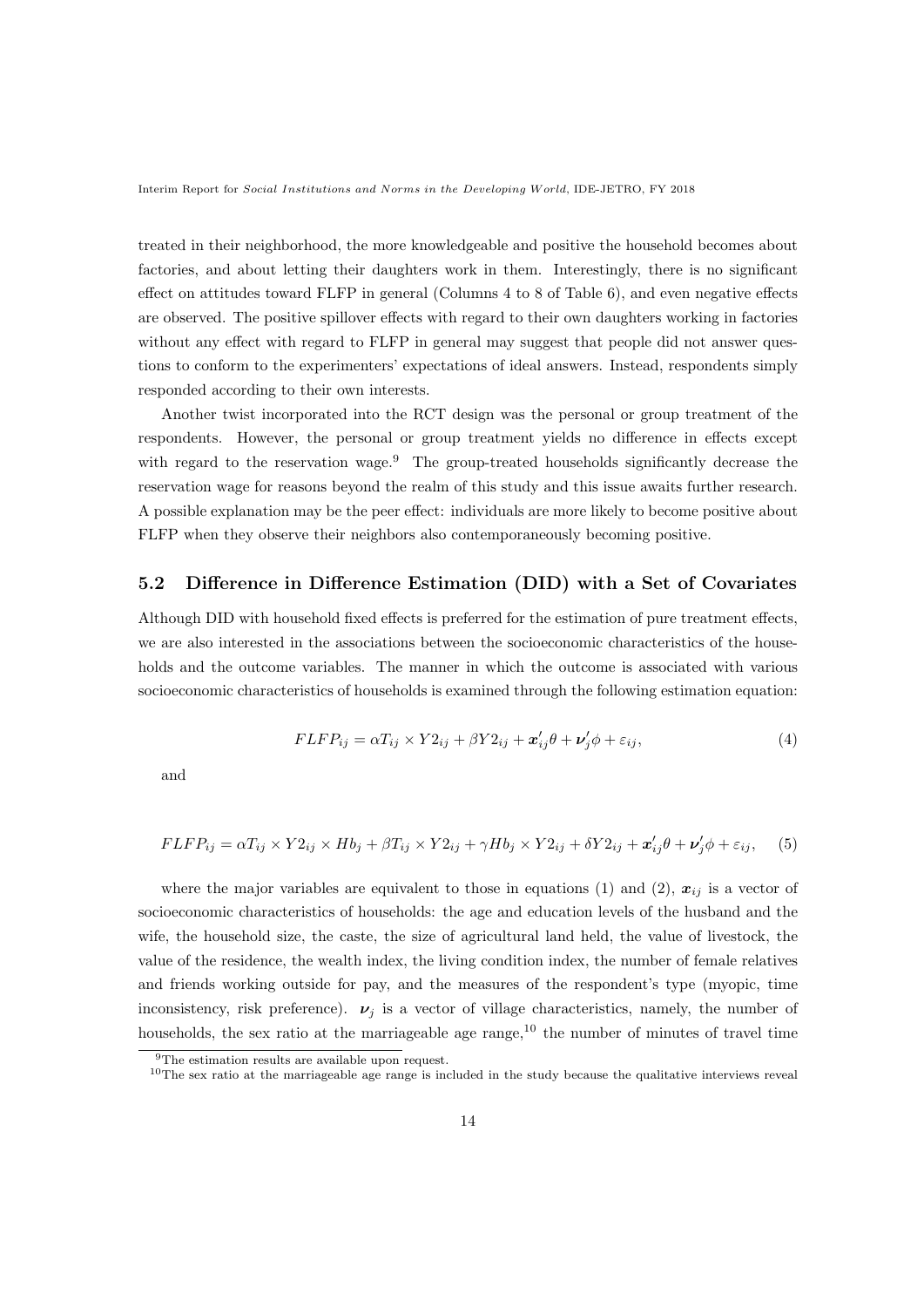to factories offering suitable working environments for women, the minutes of travel time to the nearest town, the land ownership Herfindahl index, and the wages set for various occupations available in the village.

The DID estimation results obtained by replacing household fixed effects with a set of household and village characteristics are presented in Table 7. The treatment effects are not substantially different from those of the DID estimation with household fixed effects (Tables 4 and 5); hence, Table 7 only reports the coefficient estimates of the household characteristics of the selected outcomes.<sup>11</sup> A significantly positive association is observed between reservation wages and the wife's level of education. Understandably, when the wife is more educated, she expects higher wages for her daughter to work in factory. A significantly positive association is also found between household size and parental attitudes toward FLFP in general, and a negative association is found between household size and reservation wages. When the number of household members is larger, it is natural to desire an increase in the number of working members in the household, including women. A positive association is observed between attitudes toward one's daughter working in garment factories and lower caste, and a negative association is observed between attitudes toward one's daughter working in garment factories and the value of livestock. These effects are also expected as FLFP in factories is observed more in households that are economically worse-off and of socially lower-status in South Asia (Andres et al., 2017). In this sense, the significantly positive association between parental attitudes toward their daughters working in garment factories and the value of the residence is counter-intuitive. This outcome may have occurred because in rural Punjab, the practice of extended family<sup>12</sup> is still observed in which brothers live together after being married, and such households tend to have a larger residences to accommodate two or more core households. The estimation is repeated by replacing the size of the household and the value of the residence with the per-capita value of residence. As expected, the coefficient estimate of the per-capita value of the residence becomes negative. Interestingly, the sign of the coefficient estimate between the size of agricultural land and parental attitudes toward their daughters working outside the home and the sign of the coefficient estimate between the size of agricultural land and parental attitudes

that one of the factors behind the stigma against women working outside for pay pertains to the reduction of opportunities for them in the marriage market. The sex ratio at the marriageable age range is the measure of marriage market competitiveness in the village, following literature testing the price and bequest models of dowry (Rao, 1993; Arunachalam and Logan, 2016). Taking the marriageable age range in the current Pakistani context into account, Rao's (1993) methodology of calculating the sex ratio is applied but adjusted so that the ratio is calculated by the number of unmarried males aged 20 to 35 divided by the number of unmarried women aged 15 to 30.

<sup>&</sup>lt;sup>11</sup>The full estimation results are available upon request.

<sup>12</sup>We consider the members to belong to the same household if they share the kitchen and the expenditures. For example, two married brothers are regarded to be members of the same household comprising an extended family if they share the same kitchen and the household expenditures. Just the fact that two married brothers reside in the same premises does not necessarily imply that they belong to the same household.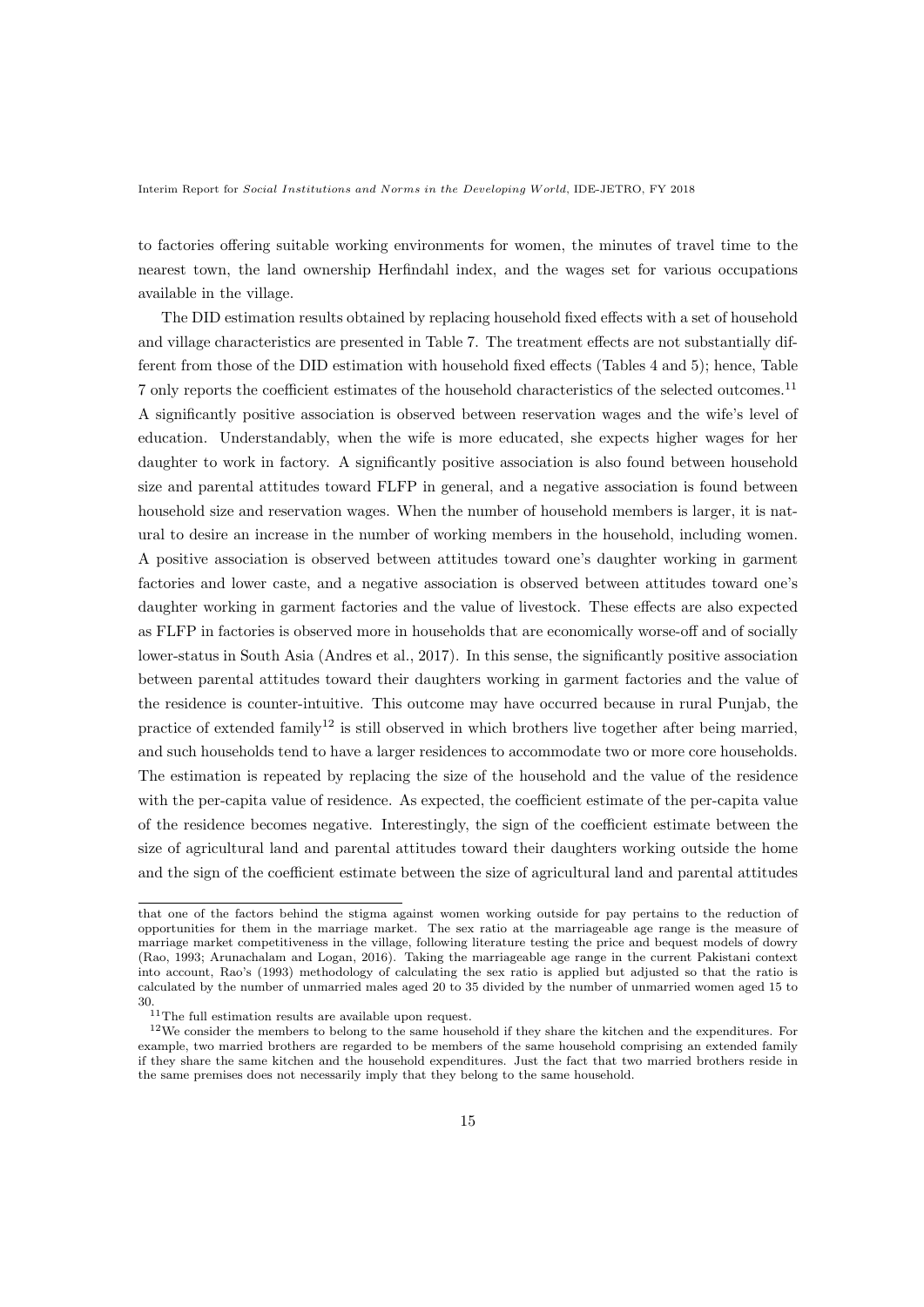toward FLFP in general are opposite to each other. This result supports the view that factors affecting parental attitudes toward their own daughters working for pay and FLFP in general are different, and that the respondents do not answer to conform to the experimenters' expectations of the outcome of this study.

Except for lower caste, the strongest association is observed between the number of female relatives and friends working outside for pay and parental attitudes toward their own daughters working for pay and FLFP in general. This outcome may reflect the fact that some unobserved household characteristics shared by households of friends and relatives affect parental attitudes toward their own daughters working for pay and toward FLFP in general. Other possibilities include that having some female role models within the community may encourage women to work outside for pay. The impact of the existence of a role model on FLFP is certainly an interesting research topic that should be explored in the future.

# **6 Conclusion**

The poor in rural Punjab are not very aware of the available income earning opportunities that are also suitable for women and within commuting distance from their locations. This lack of knowledge is not surprising given the deficiency of education within this group and, in particular, the prevalence of strong stigma against women working outside the home for pay. This study conducted an RCT in which parents in the treated households were provided with information about the female-friendly working conditions and environments of factories within commuting distance that hired many women. The information that was provided imitated the recruitment workshops provided by those garment factories that hired young women preferentially. Parents of young women were targeted for treatment because the decision-making with regard to whether or not women in the family work outside for pay is almost exclusively accomplished by parents in rural Punjab in Pakistan.

Even though only a single intervention session of information was provided, the assimilation of the content was found to be effective when measured a year later, and parents in the treated households became more knowledgeable about working conditions and environments of factories that preferred to hire women. The DID estimation with household fixed effects reveals that the provision of information is effective in changing parental attitudes toward their daughters working in the factories. This change does not appear to emanate from their intentions to conform to the experimenters' expectations, but from their own interests. The reservation wages in order to allow daughters to work in factories decrease significantly when wives are treated, suggesting that mothers are more likely to agree to their daughter's FLFP than fathers. Overall, the results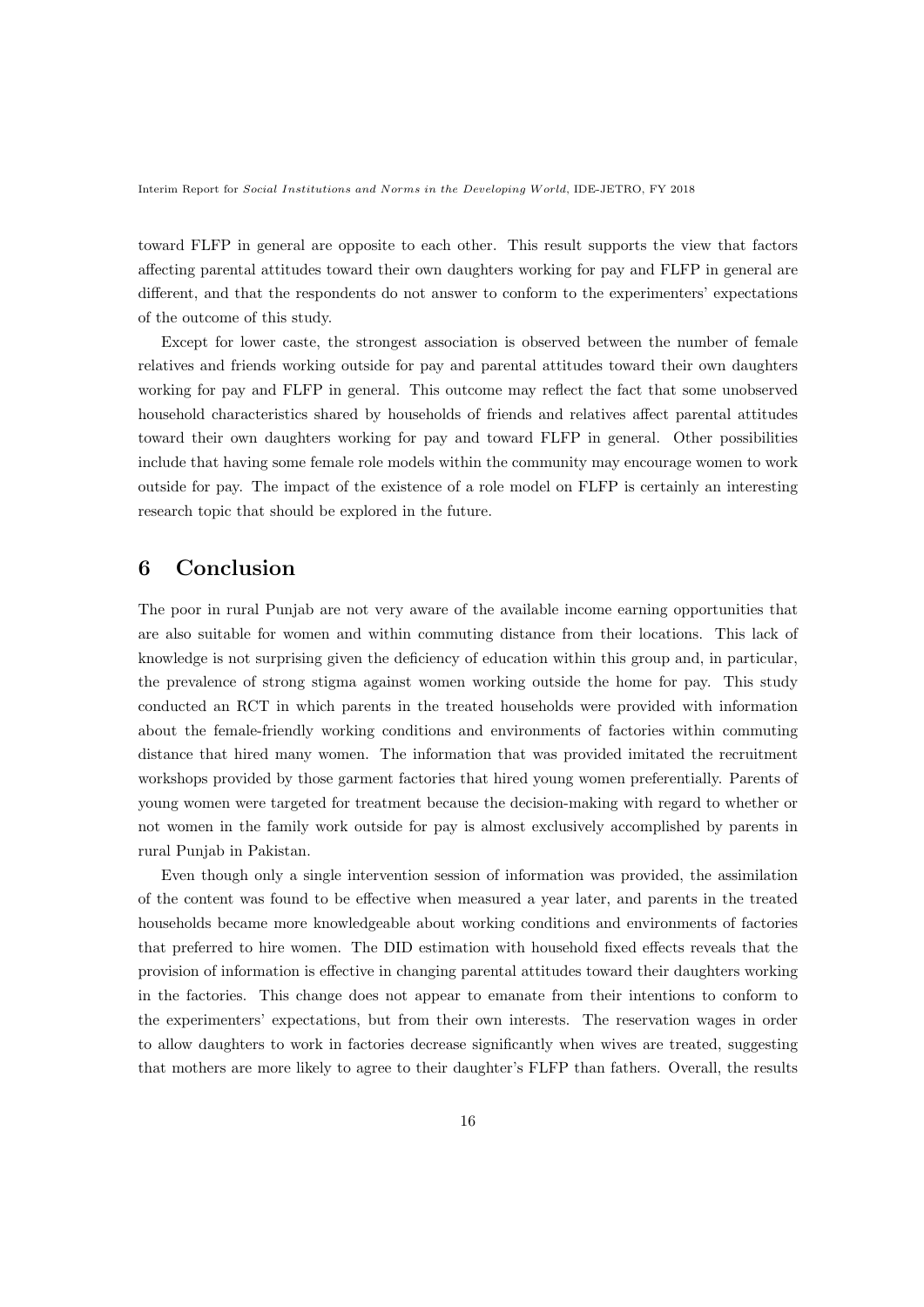indicate that poor rural households are likely to change their attitudes positively toward daughters working for pay outside the home as long as parents are informed about suitable income earning opportunities for young women. The paucity of information seems to be an important factor that prevents young unmarried women in poor households in rural Pakistan from working outside the home. This result is encouraging because information provision may be one of the cheapest among the range of measures that promote FLFP.

It must be noted that the results of the current study do not necessarily imply that disseminating information will be effective in actually enhancing FLFP in rural Punjab. In particular, the extent to which social pressure prevents parents from permitting their daughters to work outside the home still remains unascertained. However, given the strong stigma that exists against FLFP, especially in factories, we believe the positive change in the attitude toward daughters working in factories to be encouraging. This change is a prerequisite to the actual enhancement of FLFP and forms an encouraging first step toward its achievement.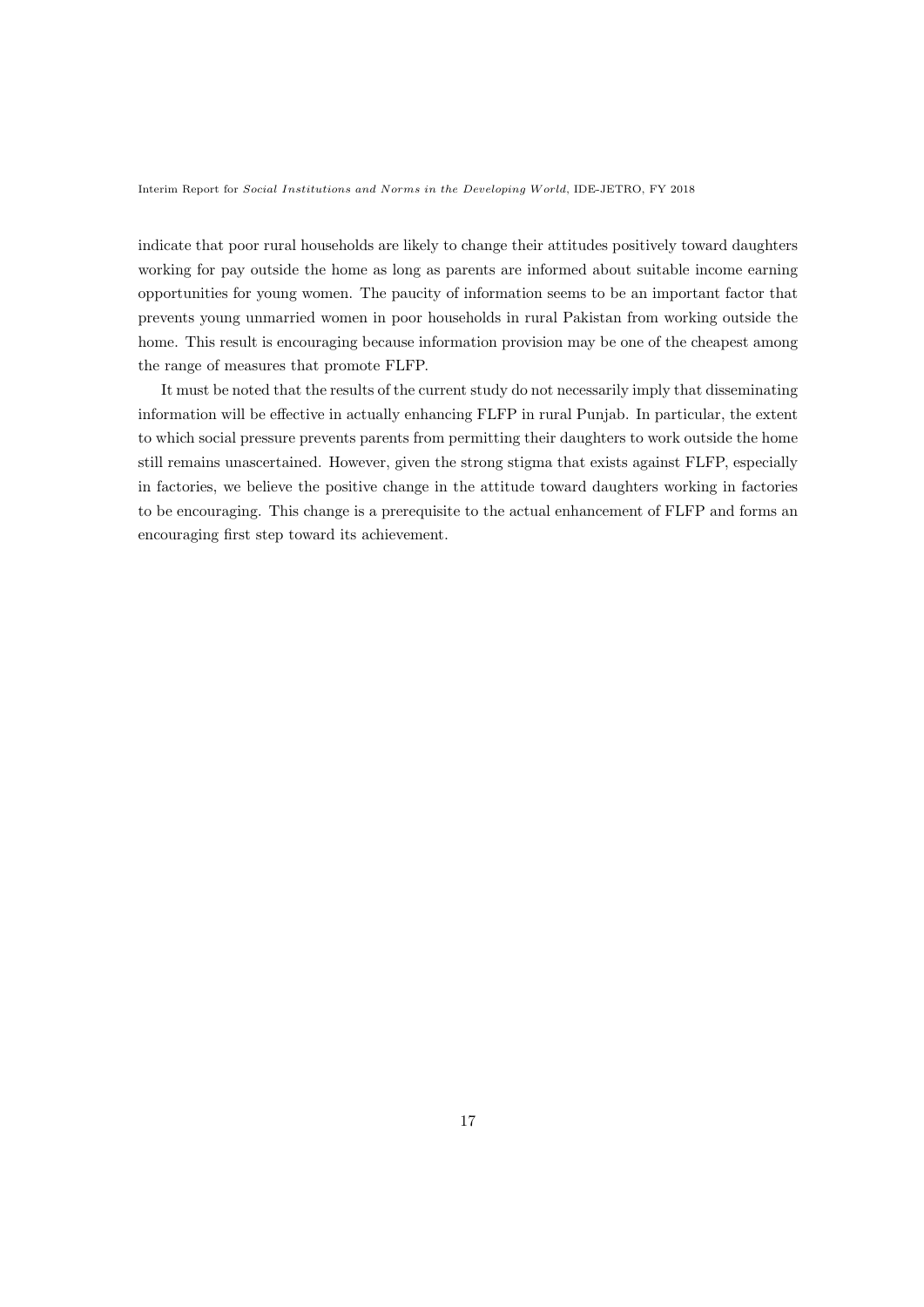# **References**

- Alvi, M. F., Das, M. B., 2016. The two bengals: Female laborforce parcitipation in west bengal and bangladesh, online, https://paa.confex.com/paa/2016/mediafile/ExtendedAbstract/ Paper8487/WB-%20BD%20Paper\_Long%20abstract.pdf., Accessed 30 January 2019.
- Anderson, S., Eswaran, M., 2009. What determines female autonomy? evidence from bangladesh. Journal of Development Economics 90 (2), 179–191.
- Anderson, S., Francois, P., Kotwal, A., 2015. Clientelism in indian villages. American Economic Review 105 (6), 1780–1816.
- Andres, L. A., Dasgupta, B., Joseph, G., Abraham, V., Correia, M., 2017. Precarious drop: Reassessing patterns of female labor force participation in india, world Bank Policy Research Working Paper No.8024.
- Arunachalam, R., Logan, T., 2016. On the heterogeneity of dowry motives. Journal of Population Economics 29 (1), 135–166.
- Baird, S., McIntosh, C., Özler, B., 2011. Cash or condition? evidence from a cash transfer experiment. Quarterly Journal of Economics 126 (4), 1709–1753.
- Burke, M. A., Young, H. P., 2011. Social norms. In: Bisin, A., Benhabib, J., Jackson, M. (Eds.), The Handbook of Social Economics. North-Holland, Amsterdam, pp. 311–338.
- De Haan, A., 2018. Women's labor force participation in south asia. International Policy Center for Inclusive Growth Policy in Focus 15 (1), 14–17, retrieved from http://www.ipcundp.org/publication/28507.
- Duflo, E., 2012. Women empowerment and economic development. Journal of Economic Literature 50 (4), 1051–1079.
- Eglar, Z., 1960. A Punjabi Village in Pakistan. Columbia University Press, New York, NY.
- Field, E., Glennerster, R., Nazneen, S., 2018. Economic empowerment of young women in bangladesh: Barriers and strategies. International Policy Center for Inclusive Growth Policy in Focus 15 (1), 31–32, retrieved from http://www.ipc-undp.org/publication/28507.
- Goldin, C., 2006. The quiet revolution that transformed women's employment, education, and family. American Economic Review 96 (2), 1–21.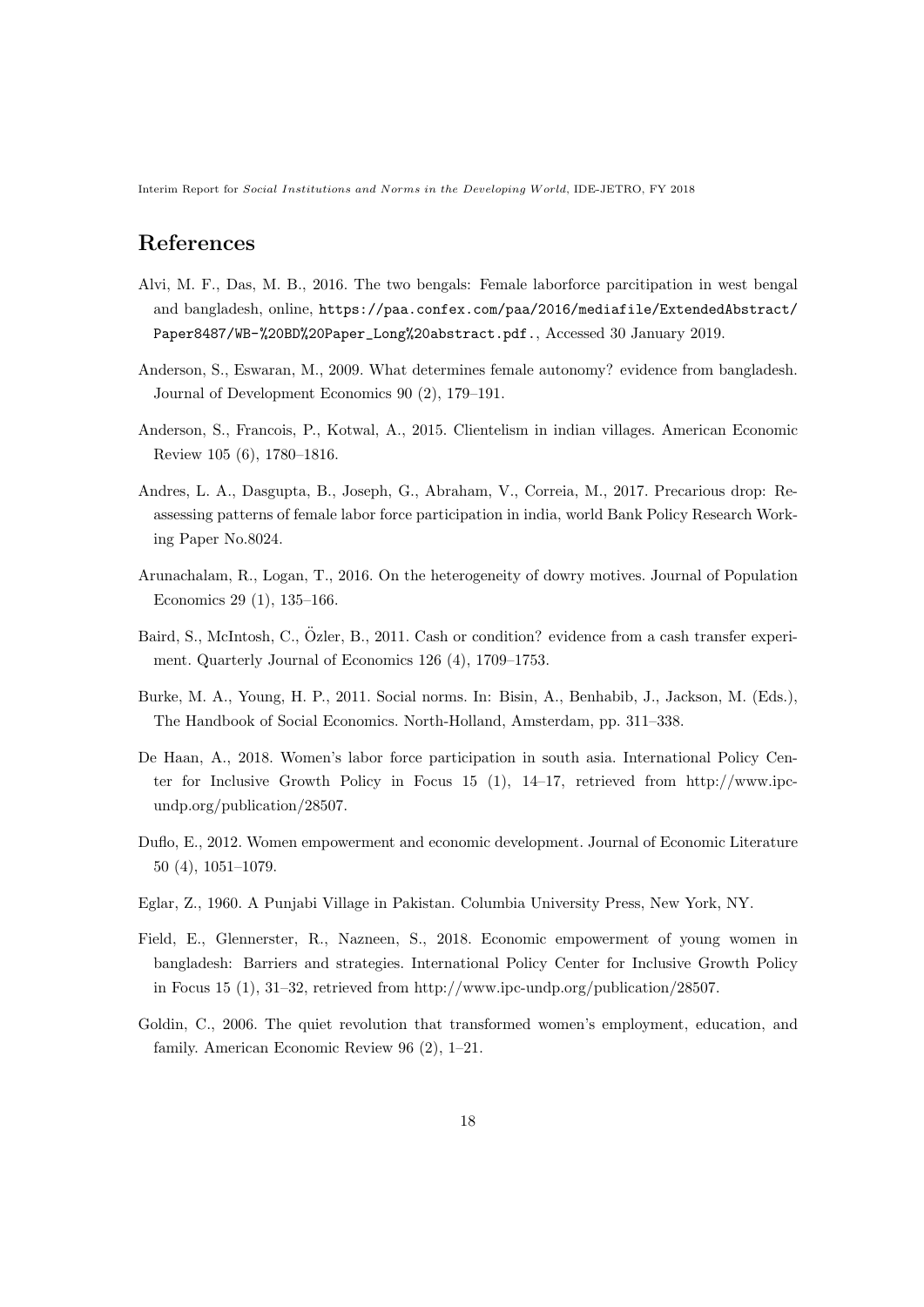- Heath, R., 2018. Why do firms hire using referrals? evidence from bangladeshi garment factories. Journal of Political Economy 126 (4), 1691–1746.
- Heath, R., Mushfiq, M. A., 2015. Manufacturing growth and the lives of bangladesh women. Journal of Development Economics 115, 1–15.
- Jensen, R., 2012. Do labor market opportunities affect young women's work and family decisions? experimental evidence from india. Quarterly Journal of Economics 127 (2), 753–792.
- Luke, N., Munshi, K., 2011. Women as agents of change: Female income and mobility in india. Journal of Development Economics 94, 1–17.
- Majlesi, K., 2016. Labor market opportunities and women's decision making power within households. Journal of Development Economics 119, 34–47.
- Makino, M., 2014. Pakistan: Challenges for women's labor force participation. In: Fukunishi, T., Yamagata, T. (Eds.), The Garment Industry in Low-income Countries: An Entry Point of Industrialization. Palgrave Macmillan, New York, pp. 132–176.
- Makino, M., 2018. Female labor force participation and dowries in pakistan, iDE Discussion Papers, 728.
- Morten, M., 2019. Dowry in the absence of the legal protection of women's inheritance rights. Journal of Political Economy 127 (1), 1–46.
- Munshi, K., Rosenzweig, M., 2006. Traditional institutions meet the modern world: Caste, gender, and schooling choice in a globalizing economy. American Economic Review 96 (4), 1225–1252.
- Qian, N., 2008. Missing women and the price of tea in china: The effect of sex-specific earnings on sex imbalance. Quarterly Journal of Economics 123 (3), 1251–1285.
- Rao, V., 1993. The rising price of husbands: A hedonic analysis of dowry increases in rural india. Journal of Political Economy 101 (4), 666–677.
- World Bank, 2011. World Development Report 2012: Gender Equality and Development. World Bank, Washington DC.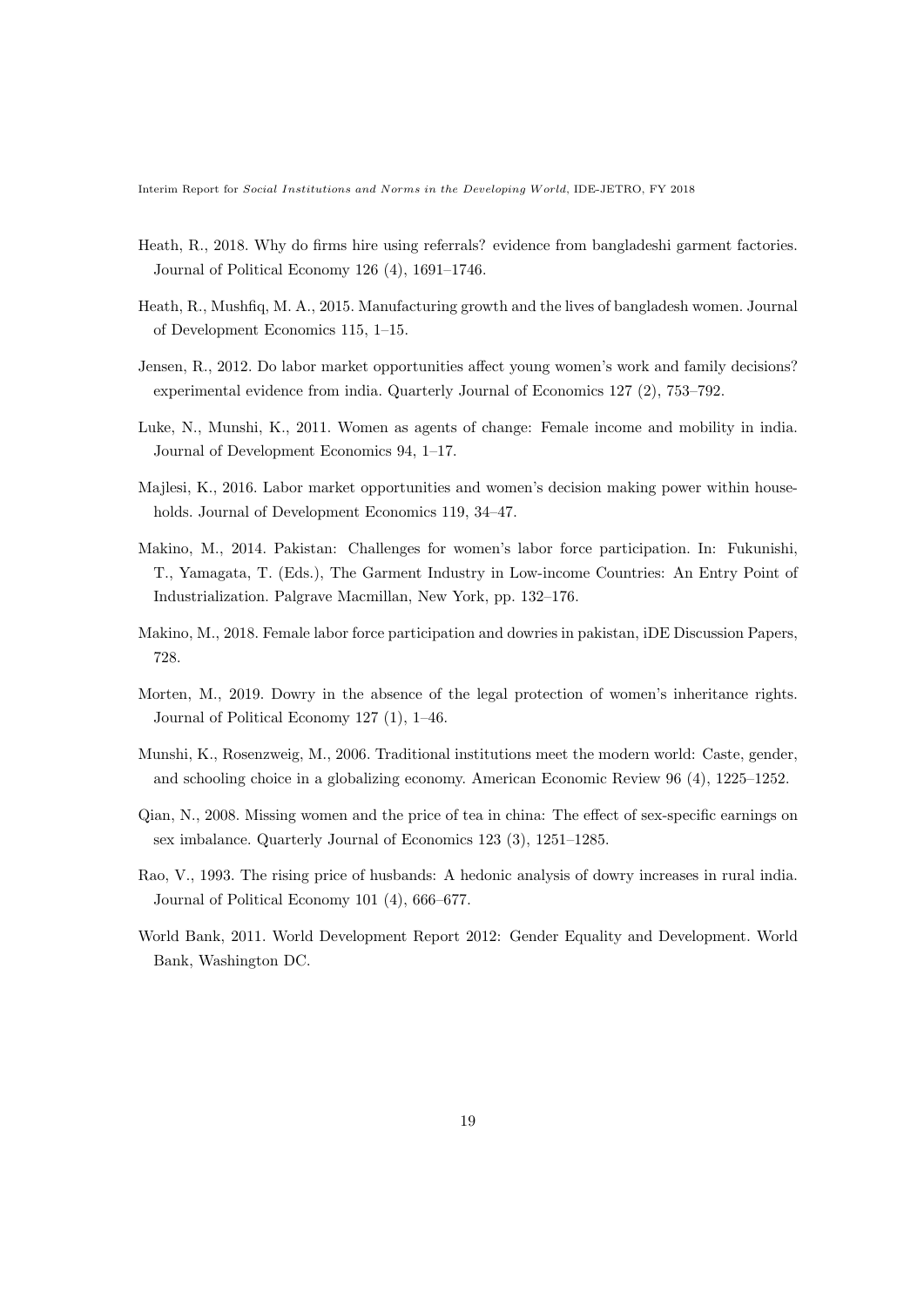| Who is respondent/treated? |       | Husband    |       | Wife       | Total |
|----------------------------|-------|------------|-------|------------|-------|
| $\operatorname{Control}$   |       | 2          |       | 2          |       |
|                            |       |            |       |            |       |
| Number of treated HHs      | Group | Individual | Group | Individual |       |
| 10 HH <sub>s</sub>         | 2     |            |       |            | 8     |
| 6 HH <sub>s</sub>          | 4     | 4          | 4     | 4          | 16    |
| 4 HH <sub>s</sub>          | 3     | 3          | 3     | 3          | 12    |
| Subtotal                   | 9     | 9          | 9     | 9          | 36    |
|                            |       |            |       |            |       |
| Total                      |       | 20         |       | 20         |       |

**Table 1:** Table 1: Village-level Randomization (Number of Villages)

|                                        | Treated $(=236)$ |         | Controlled $(=164)$ |         |                 |
|----------------------------------------|------------------|---------|---------------------|---------|-----------------|
|                                        | Mean             | Std.dev | Mean                | Std.dev | T-test: p-value |
|                                        |                  |         |                     |         |                 |
| Husband's education                    | 1.98             | 1.58    | 2.07                | 1.61    | 0.59            |
| Wife's education                       | 1.20             | 0.74    | 1.19                | 0.72    | 0.85            |
| Husband's age                          | 49.41            | 6.00    | 49.49               | 5.77    | 0.89            |
| Wife's age                             | 46.07            | 6.48    | 46.13               | 6.00    | 0.92            |
| Number of household members            | 6.42             | 1.92    | 6.44                | 6.38    | 0.77            |
| Kammee (lower caste)                   | 0.45             | 0.50    | 0.47                | 0.50    | 0.69            |
| Land (acre)                            | 1.29             | 1.32    | 1.24                | 1.34    | 0.69            |
| Livestock (PKR)                        | 306,759          | 324,480 | 290,188             | 347,872 | 0.63            |
| Value of residence (PKR)               | 531,377          | 210,609 | 545,677             | 225,084 | 0.52            |
| Wealth index                           | 0.06             | 0.79    | $-0.08$             | 0.82    | 0.08            |
| Living condition index                 | 0.01             | 0.77    | $-0.01$             | 0.78    | 0.77            |
| Number of female relatives and friends | 2.50             | 1.82    | 2.31                | 2.32    | 0.36            |
| working outside the home for pay       |                  |         |                     |         |                 |
| Myopic                                 | 81.40            | 82.65   | 71.80               | 100.47  | 0.30            |
| Time inconsistency                     | 0.28             | 0.45    | 0.25                | 0.43    | 0.51            |
| Risk preference                        | 0.09             | 0.29    | 0.07                | 0.26    | 0.48            |

**Table 2:** Balance Test on Household Characteristics

Note: Education is a categorical variable: 1= No education; 2= Below primary (less than 5 yrs.); 3= Primary completed (5 yrs.); 4= Middle completed (8 yrs.); 5= Matric completed (10 yrs.): 6= Intermediate completed (12yrs.); 7= Graduate or Post-graduate degree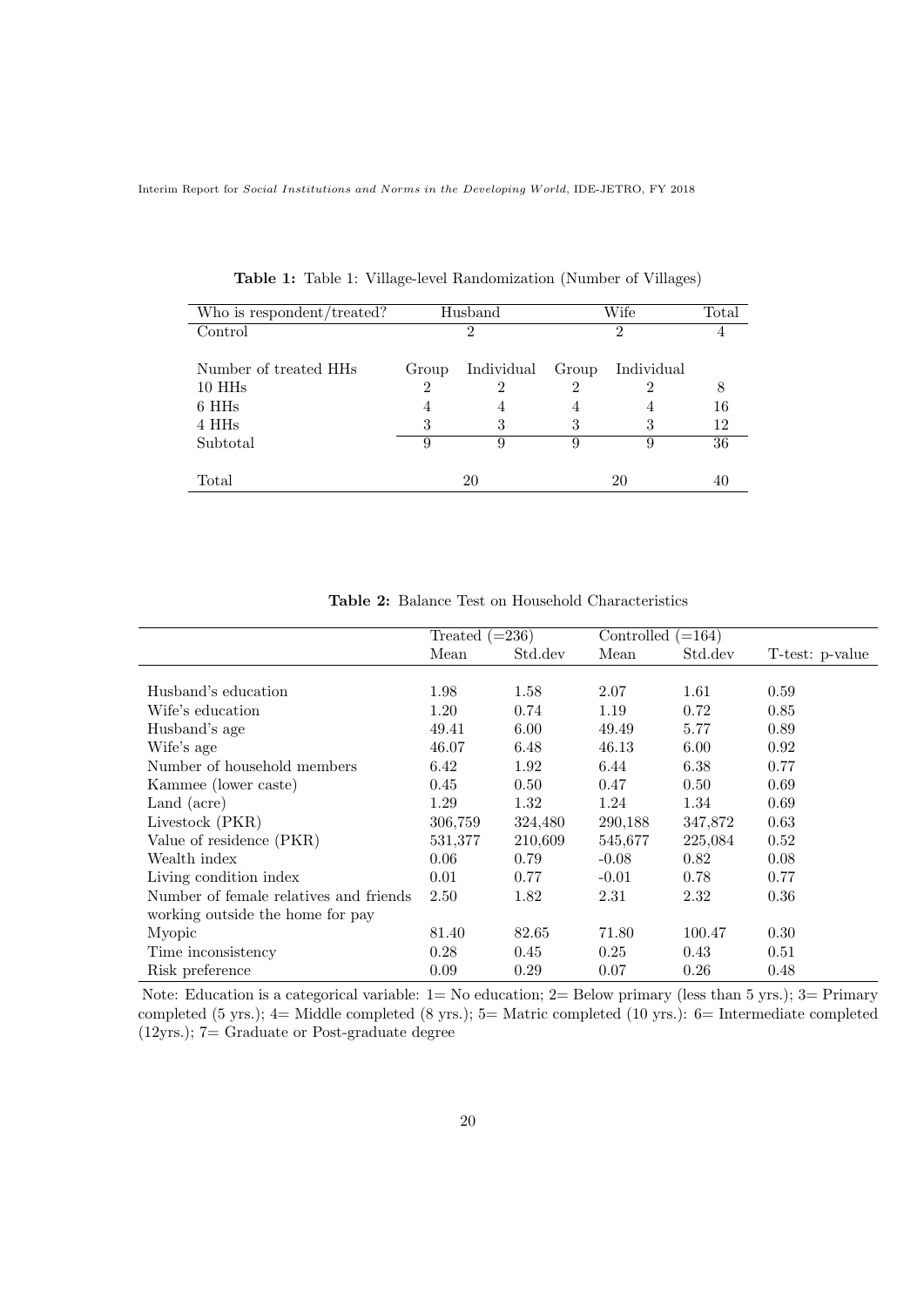**Table 3:** Balance Test on Outcome Variables

|                                         | Treated $(=236)$ |         | Controlled $(=164)$ |         |                 |
|-----------------------------------------|------------------|---------|---------------------|---------|-----------------|
|                                         | Mean             | Std.dev | Mean                | Std.dev | T-test: p-value |
|                                         |                  |         |                     |         |                 |
| Knowledge of factories                  | 1.10             | 0.64    | 1.19                | 0.69    | 0.17            |
| Attitude toward daughter working in     | 0.17             | 0.49    | 0.18                | 0.43    | 0.95            |
| factories (personal)                    |                  |         |                     |         |                 |
| Knowledge of/attitude toward women      | 2.27             | 0.98    | 2.37                | 0.97    | 0.34            |
| working in factories                    |                  |         |                     |         |                 |
| Attitude toward women working before    | 6.35             | 1.90    | 6.16                | 2.08    | 0.34            |
| marriage (general)                      |                  |         |                     |         |                 |
| Attitude toward women working after     | 5.77             | 2.11    | 5.41                | 2.28    | 0.11            |
| marriage (general)                      |                  |         |                     |         |                 |
| Attitude toward women working for pay   | 5.42             | 2.35    | 5.20                | 2.43    | 0.36            |
| (general)                               |                  |         |                     |         |                 |
| Attitude toward women working as        | 6.69             | 1.90    | 6.37                | 2.07    | 0.11            |
| teachers (general)                      |                  |         |                     |         |                 |
| Attitude toward FLFP index              | 0.04             | 0.88    | $-0.06$             | 0.93    | 0.25            |
| Minimum wage (subjective)               | 12,836           | 1,183   | 12,771              | 1,156   | 0.70            |
| Reservation wage for daughter to work   | 13,658           | 1,509   | 13,915              | 1,549   | 0.16            |
| in factories                            |                  |         |                     |         |                 |
| Reservation wage $-$ (subjective) mini- | 934              | 972     | 1,084               | 1,134   | 0.16            |
| mum wage                                |                  |         |                     |         |                 |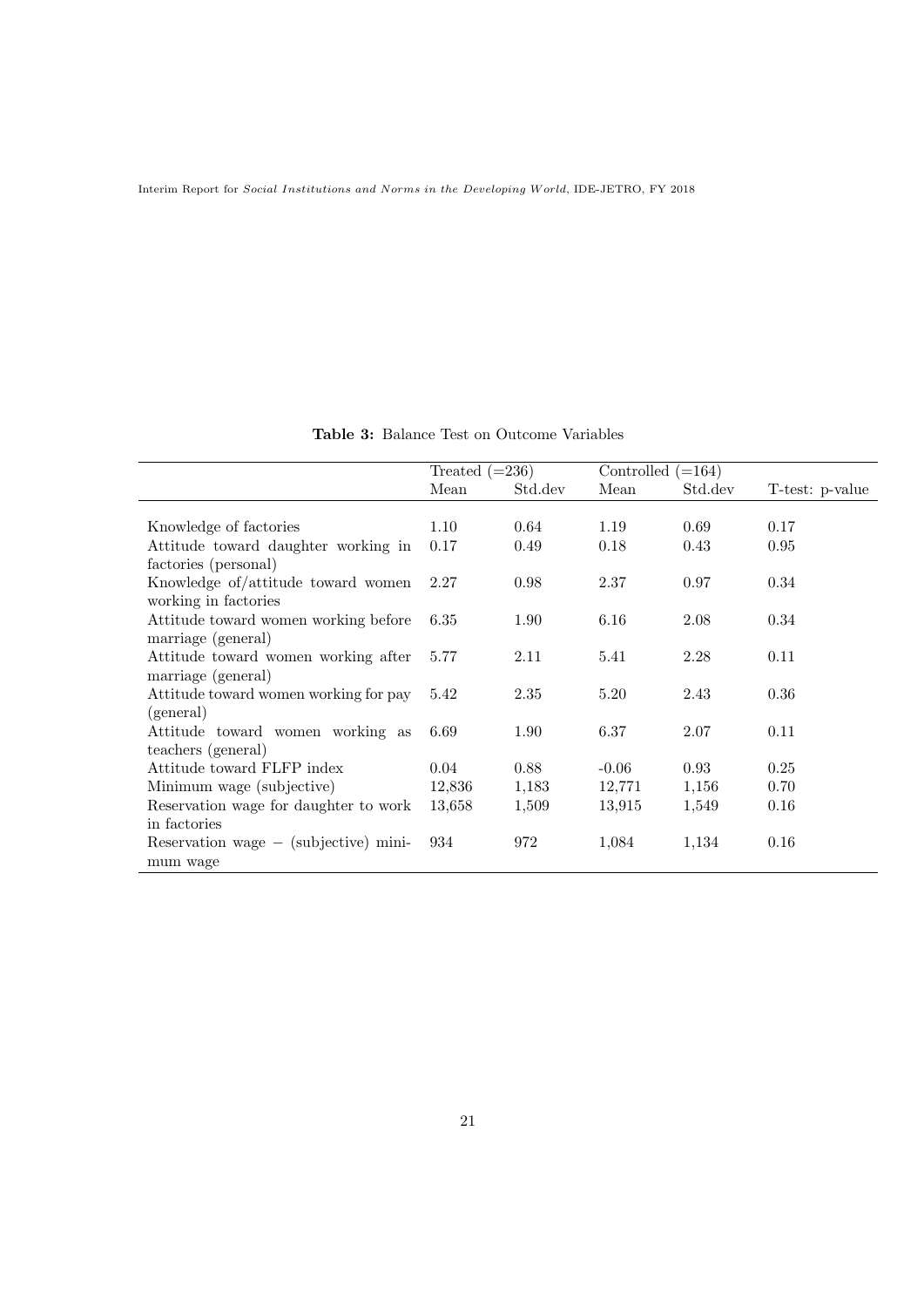|                                                                                                 | Knowledge<br>of facto-<br>ries | fac-<br>Attitude<br>daughter<br>working<br>toward | $\begin{array}{ll} \text{Knowledge} & \text{Atitude} \\ \text{of/attitude} & \text{toward} \end{array}$<br>${\tt toward}$<br>women<br>$\ensuremath{\text{work-}}$ | working<br>women<br>before           | Attitude<br>working<br>toward<br>women<br>after | for pay<br>${\bf Attitude}$<br>working<br>toward<br>women<br>$\widehat{\odot}$ | as<br>Attitude<br>toward<br>women<br>$\operatorname{work-}$<br>$\mathbf{m}$ | Attitude<br>toward<br>FLFP<br>index<br>$\widehat{\infty}$ | Reservation<br>wage<br>ම                                      |
|-------------------------------------------------------------------------------------------------|--------------------------------|---------------------------------------------------|-------------------------------------------------------------------------------------------------------------------------------------------------------------------|--------------------------------------|-------------------------------------------------|--------------------------------------------------------------------------------|-----------------------------------------------------------------------------|-----------------------------------------------------------|---------------------------------------------------------------|
|                                                                                                 |                                | tories<br>sonal)<br>(per-                         | factories<br>ing                                                                                                                                                  | marriage<br>(general)                | narriage<br>general)                            | general)                                                                       | (general)<br>teachers                                                       |                                                           |                                                               |
| Treated $\times$ Year <sub>2</sub>                                                              | $0.179***$                     | $0.206***$                                        | $0.388***$                                                                                                                                                        | $0.237*$                             | 0.114                                           | 0.269                                                                          | 0.0826                                                                      | $0.104*$                                                  | $\mbox{-}34.85$                                               |
|                                                                                                 | (0.0562)                       | (0.0429)                                          | (0.0902)                                                                                                                                                          |                                      | $(0.127)$<br>$0.348***$                         | $(0.164)$<br>0.646***                                                          | $(0.113)$<br>$0.0488$                                                       | $(0.0604)$<br>-0.0615                                     |                                                               |
| Year <sub>2</sub>                                                                               | $0.177***$                     | $0.104***$                                        | $0.280***$                                                                                                                                                        |                                      |                                                 |                                                                                |                                                                             |                                                           |                                                               |
|                                                                                                 | (0.0396)                       | (0.0239)                                          | (0.0583)                                                                                                                                                          | $(0.134)$<br>$0.348***$<br>$(0.104)$ | (0.100)                                         | (0.123)                                                                        | (0.0828)                                                                    | (0.0461)                                                  | $\begin{array}{c} (208.4) \\ 2,411*** \\ (160.3) \end{array}$ |
| Base-line mean                                                                                  | 1.135                          | $\begin{array}{c} 0.175 \\ 800 \end{array}$       | $\frac{2.310}{799}$                                                                                                                                               | $6.273$ $800$                        | $\frac{5.623}{800}$<br>0.105                    | $\frac{5.333}{800}$                                                            | $\frac{6.563}{800}$                                                         | $\begin{array}{c} 0.000 \\ 800 \\ 0.007 \end{array}$      | $\begin{array}{c} 995 \\ 800 \\ 0.578 \\ 400 \end{array}$     |
| Observations                                                                                    | 800                            |                                                   |                                                                                                                                                                   |                                      |                                                 |                                                                                |                                                                             |                                                           |                                                               |
| R-squared                                                                                       | 0.212                          | 0.221                                             | 0.251                                                                                                                                                             | 0.129                                |                                                 | 0.200                                                                          |                                                                             |                                                           |                                                               |
| Number of HHID                                                                                  | $00\,$                         | 400                                               | 400                                                                                                                                                               | 400                                  | 100                                             | $400$                                                                          | $00 \n$                                                                     | 00                                                        |                                                               |
| Note: Cluster-robust standard errors are in parentheses. *** $p<0.01$ , ** $p<0.05$ , * $p<0.1$ |                                |                                                   |                                                                                                                                                                   |                                      |                                                 |                                                                                |                                                                             |                                                           |                                                               |

**Table 4:** Treatment Effects on Knowledge of Attitude toward FLFP with Household Fixed Effects **Table 4:** Treatment Effects on Knowledge of/Attitude toward FLFP with Household Fixed Effects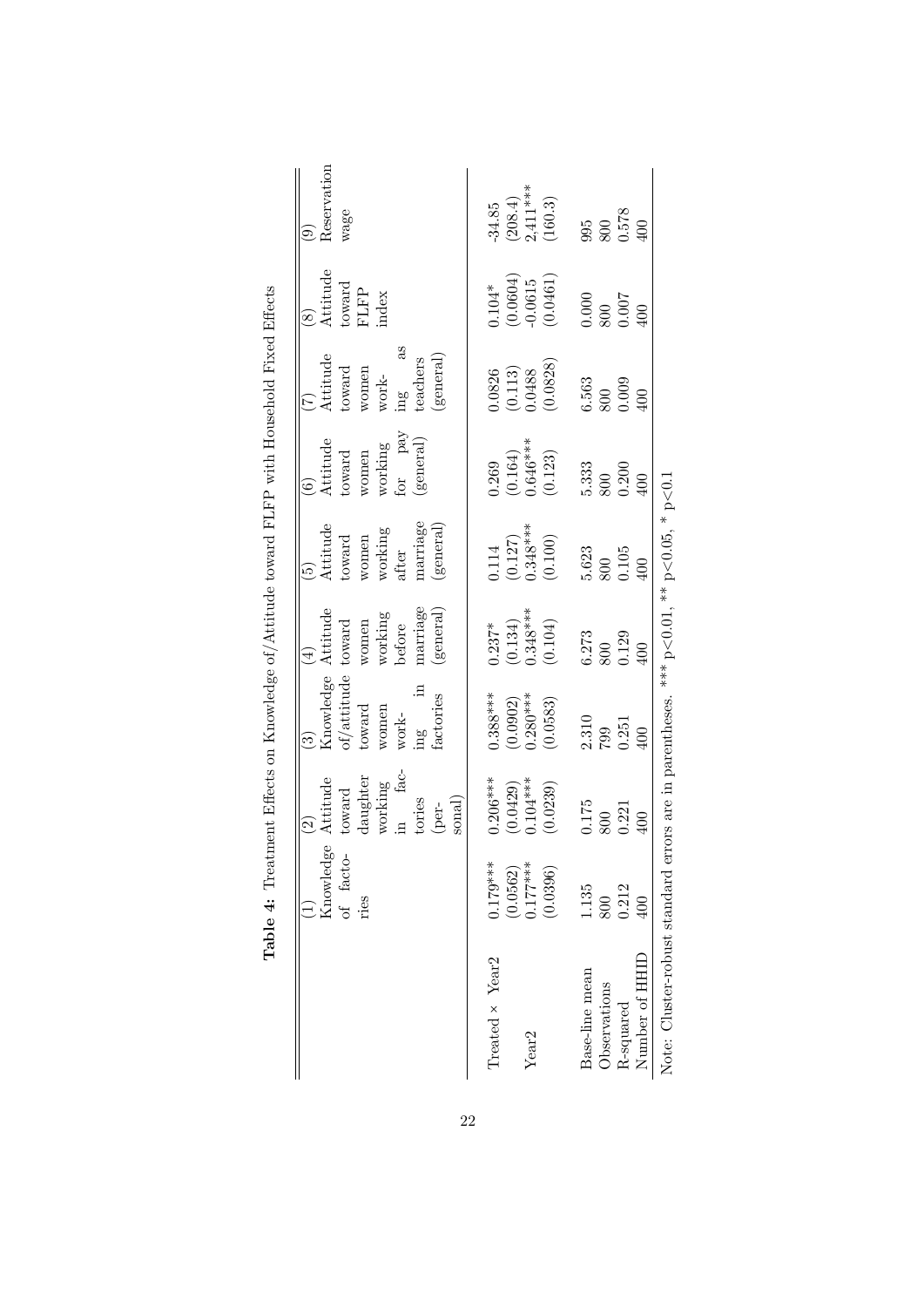|                                             |            |                                                                           | ನಾ                                                                                                                                         |                                                                                                    | r.                                                                                                                                                                                                                                                                                                                            | $\widehat{\circ}$                                                                                                      |                                                                                                                                                   | $\widehat{\infty}$                                                                                                       | ತ್                                                                                           |
|---------------------------------------------|------------|---------------------------------------------------------------------------|--------------------------------------------------------------------------------------------------------------------------------------------|----------------------------------------------------------------------------------------------------|-------------------------------------------------------------------------------------------------------------------------------------------------------------------------------------------------------------------------------------------------------------------------------------------------------------------------------|------------------------------------------------------------------------------------------------------------------------|---------------------------------------------------------------------------------------------------------------------------------------------------|--------------------------------------------------------------------------------------------------------------------------|----------------------------------------------------------------------------------------------|
|                                             | Knowledge  | sttitude                                                                  | $\begin{array}{l} \text{Knowledge} \\ \text{of/attitude} \end{array}$                                                                      | Attitude                                                                                           | Attitude                                                                                                                                                                                                                                                                                                                      | Attitude                                                                                                               | Attitude                                                                                                                                          | Attitude                                                                                                                 | Reserva                                                                                      |
|                                             | of facto   | $t$ oward                                                                 |                                                                                                                                            | toward                                                                                             | toward                                                                                                                                                                                                                                                                                                                        | toward                                                                                                                 | toward                                                                                                                                            |                                                                                                                          | wage                                                                                         |
|                                             | ries       | daughter                                                                  | $t$ oward                                                                                                                                  |                                                                                                    |                                                                                                                                                                                                                                                                                                                               | women                                                                                                                  | women<br>work-                                                                                                                                    | toward<br>FLFP                                                                                                           |                                                                                              |
|                                             |            | working $$\rm{fac}$$                                                      | women                                                                                                                                      | women<br>working<br>before                                                                         | women<br>working                                                                                                                                                                                                                                                                                                              | working                                                                                                                |                                                                                                                                                   | ndex                                                                                                                     |                                                                                              |
|                                             |            |                                                                           | $\ensuremath{\text{work-}}$                                                                                                                |                                                                                                    | after                                                                                                                                                                                                                                                                                                                         | pay<br>for                                                                                                             | mgm                                                                                                                                               |                                                                                                                          |                                                                                              |
|                                             |            | tories                                                                    | $\mathbb{E}$                                                                                                                               | marriage                                                                                           | marriage                                                                                                                                                                                                                                                                                                                      | general)                                                                                                               | eachers                                                                                                                                           |                                                                                                                          |                                                                                              |
|                                             |            | $\text{sonal}$<br>(per-                                                   | iactories                                                                                                                                  | general                                                                                            | general)                                                                                                                                                                                                                                                                                                                      |                                                                                                                        | general                                                                                                                                           |                                                                                                                          |                                                                                              |
|                                             |            |                                                                           |                                                                                                                                            |                                                                                                    |                                                                                                                                                                                                                                                                                                                               |                                                                                                                        |                                                                                                                                                   |                                                                                                                          |                                                                                              |
| Treated $\times$ Year2 $\times$ Husband     | $-0.0217$  | 0.0124                                                                    |                                                                                                                                            |                                                                                                    |                                                                                                                                                                                                                                                                                                                               |                                                                                                                        |                                                                                                                                                   |                                                                                                                          | $1,291***$                                                                                   |
|                                             | (0.112)    |                                                                           |                                                                                                                                            |                                                                                                    |                                                                                                                                                                                                                                                                                                                               |                                                                                                                        |                                                                                                                                                   |                                                                                                                          |                                                                                              |
| Treated $\times$ Year <sub>2</sub>          | $0.191**$  | $(0.0858)$<br>0.214***                                                    |                                                                                                                                            |                                                                                                    |                                                                                                                                                                                                                                                                                                                               |                                                                                                                        |                                                                                                                                                   |                                                                                                                          |                                                                                              |
|                                             | (0.0882)   | $\begin{array}{c} (0.0662) \\ -0.0510 \\ (0.0472) \\ 1.28*** \end{array}$ |                                                                                                                                            |                                                                                                    |                                                                                                                                                                                                                                                                                                                               |                                                                                                                        |                                                                                                                                                   |                                                                                                                          |                                                                                              |
| Husband × Year2                             | $-0.0194$  |                                                                           |                                                                                                                                            |                                                                                                    |                                                                                                                                                                                                                                                                                                                               |                                                                                                                        |                                                                                                                                                   |                                                                                                                          |                                                                                              |
|                                             | (0.0783)   |                                                                           |                                                                                                                                            |                                                                                                    |                                                                                                                                                                                                                                                                                                                               |                                                                                                                        |                                                                                                                                                   |                                                                                                                          |                                                                                              |
| Year <sub>2</sub>                           | $0.186***$ |                                                                           |                                                                                                                                            |                                                                                                    |                                                                                                                                                                                                                                                                                                                               |                                                                                                                        |                                                                                                                                                   |                                                                                                                          |                                                                                              |
|                                             | (0.0607)   | (0.0362)                                                                  | $\begin{array}{l} -0.0291\ (0.180)\\ 0.028^{***} \ (0.130)\\ 0.013^{***} \ (0.139)\\ (0.139)\\ -0.0704\\ 0.115)\\ 0.314^{***} \end{array}$ | $-0.370$<br>$(0.269)$<br>$0.423**$<br>$(0.190)$<br>$0.144$<br>$(0.210)$<br>$(0.210)$<br>$(0.279**$ | $\begin{array}{c} -0.216 \\ (0.255) \\ (0.257) \\ (0.165) \\ (0.165) \\ (0.201) \\ (0.204) \\ (0.300^{***} \\ (0.300^{***}) \\ (0.120) \\ (0.120) \\ (0.120) \\ (0.120) \\ (0.120) \\ (0.121) \\ (0.121) \\ (0.121) \\ (0.122) \\ (0.122) \\ (0.123) \\ (0.123) \\ (0.123) \\ (0.125) \\ (0.125) \\ (0.125) \\ (0.127) \\ (0$ | $\begin{array}{l} (0.207\ (0.329)\ (0.378\ (0.241)\ (0.241)\ (0.246)\ (0.246)\ (0.246)\ (0.246)\ 0.674*** \end{array}$ | $\begin{array}{l} +0.380^{*} \\ (0.228) \\ 0.272^{*} \\ (0.155) \\ 0.176 \\ (0.167) \\ (0.167) \\ (0.167) \\ (0.0349) \\ (0.0349) \\ \end{array}$ | $\begin{array}{c} (0.0802 \\ (0.121) \\ 0.146^* \\ (0.0872) \\ (0.0872) \\ (0.0925) \\ (0.0928) \\ (0.0586) \end{array}$ | $(410.5)$<br>$-692.7***$<br>$(261.3)$<br>$-233.8$<br>$(321.9)$<br>$2,522***$<br>$2,621.4.2)$ |
| Observations                                | 800        |                                                                           | <b>C62</b>                                                                                                                                 | 800                                                                                                | 800                                                                                                                                                                                                                                                                                                                           | 800                                                                                                                    |                                                                                                                                                   | 800                                                                                                                      | 800                                                                                          |
| R-squared                                   | 0.213      | 0.224                                                                     | $0.253$<br>$400$                                                                                                                           | 0.134                                                                                              |                                                                                                                                                                                                                                                                                                                               | $0.204$<br>$400$                                                                                                       | $0.016$<br>400                                                                                                                                    | $0.010$<br>400                                                                                                           | $0.595$<br>$400$                                                                             |
| Number of HHID                              | 400        | $\Xi$                                                                     |                                                                                                                                            |                                                                                                    | $0.110$<br>400                                                                                                                                                                                                                                                                                                                |                                                                                                                        |                                                                                                                                                   |                                                                                                                          |                                                                                              |
| Note: Cluster-robust standard errors are in |            | oarentheses                                                               | *** $p<0.01$ , ** $p<0.05$ , * $p<0.1$                                                                                                     |                                                                                                    |                                                                                                                                                                                                                                                                                                                               |                                                                                                                        |                                                                                                                                                   |                                                                                                                          |                                                                                              |

Table 5: Treatment Effects on Knowledge of/Attitude toward FLFP with Household Fixed Effects (By Who was Treated) **Table 5:** Treatment Effects on Knowledge of/Attitude toward FLFP with Household Fixed Effects (By Who was Treated)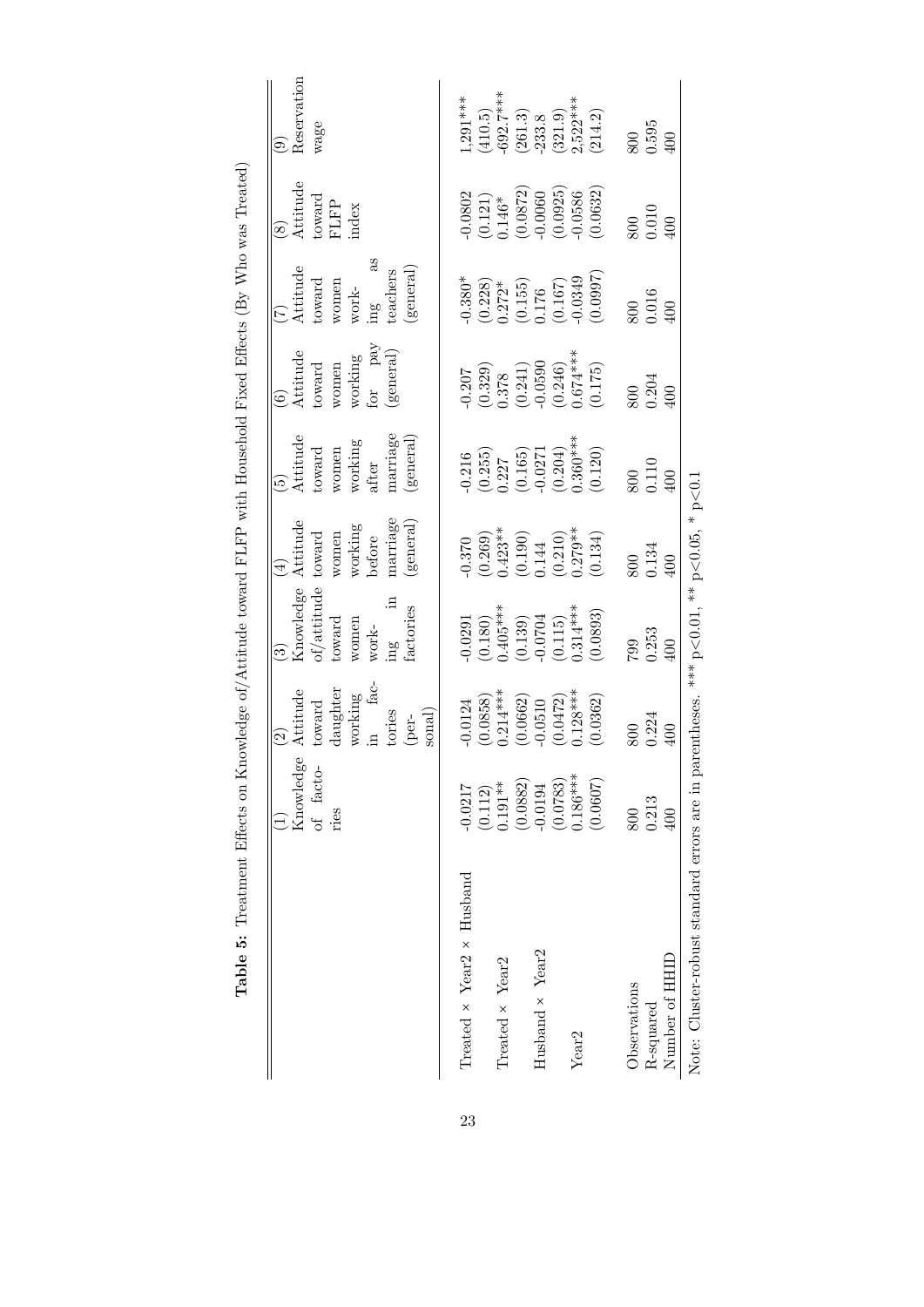|                                             |            | $\widehat{\Omega}$                                          |                                                                        |                                                 |                                                                                  | ତି                                                                   |                                                            | $\widehat{\infty}$                                                       | ම                                                                     |
|---------------------------------------------|------------|-------------------------------------------------------------|------------------------------------------------------------------------|-------------------------------------------------|----------------------------------------------------------------------------------|----------------------------------------------------------------------|------------------------------------------------------------|--------------------------------------------------------------------------|-----------------------------------------------------------------------|
|                                             | Knowledge  | Attitude                                                    |                                                                        | Attitude                                        | ${\it At} \it {itude}$                                                           | Attitude                                                             | Attitude                                                   | Attitude                                                                 | Reservation                                                           |
|                                             | of facto-  | $t$ oward                                                   | $\begin{array}{c} \text{Knowledge} \\ \text{of/attribute} \end{array}$ | $t$ oward                                       | $t$ oward                                                                        | $t$ oward                                                            | toward                                                     |                                                                          | wage                                                                  |
|                                             | ries       | daughter                                                    | toward                                                                 | women                                           | women                                                                            | women                                                                | women                                                      | $_{\rm FLFP}^{\rm toward}$                                               |                                                                       |
|                                             |            | working                                                     | women                                                                  |                                                 |                                                                                  | working                                                              | $\ensuremath{\text{work-}}$                                | index                                                                    |                                                                       |
|                                             |            | fac-<br>$\Xi$                                               | $\ensuremath{\text{work-}}$                                            | working<br>before                               | $% \left\langle \left( \lambda_{\mathrm{eff}}\right) \right\rangle _{0}$ working | for pay                                                              | 8g<br>$\operatorname{im} g$                                |                                                                          |                                                                       |
|                                             |            | tories                                                      | $\operatorname{im} g$                                                  | marriage                                        | marriage                                                                         | general)                                                             | teachers                                                   |                                                                          |                                                                       |
|                                             |            | sonal)<br>(per-                                             | factories                                                              | (general)                                       | $(\rm general)$                                                                  |                                                                      | (general)                                                  |                                                                          |                                                                       |
| Treated × percentage treated in             | $-0.325$   | $-0.161$                                                    | $-0.502$                                                               | $-0.212$                                        | $-0.232$                                                                         | $-0.0677$                                                            | $-0.376$                                                   | $-0.0415$                                                                | $-495.8$                                                              |
| the village $\times$ Year2                  |            |                                                             |                                                                        |                                                 |                                                                                  |                                                                      |                                                            |                                                                          |                                                                       |
|                                             | (0.211)    |                                                             |                                                                        | $\begin{array}{c} (0.683) \\ 0.598 \end{array}$ |                                                                                  |                                                                      | $\left( 0.593\right)$ $\left( 0.396\right)$                |                                                                          |                                                                       |
| Treated $\times$ Year2                      | $0.277***$ | $(0.166)$<br>0.263**                                        | $(0.341)$<br>0.553**                                                   |                                                 |                                                                                  |                                                                      |                                                            |                                                                          |                                                                       |
|                                             | (0.131)    | (0.109)                                                     | (0.218)                                                                |                                                 | $\begin{array}{c} (0.634) \\ 0.246 \\ (0.370) \\ 0.112 \end{array}$              | $\begin{array}{c} (0.789) \\ 0.449 \\ (0.470) \\ (0.431 \end{array}$ | $\left( 0.356\right)$ -0.144                               | $\begin{array}{c} (0.291) \\ 0.171 \\ (0.173) \\ (0.173) \\ \end{array}$ |                                                                       |
| Percentage treated in the village           | $0.442***$ | $0.191***$                                                  | $0.633***$                                                             | $(0.403)$<br>$-0.687$                           |                                                                                  |                                                                      |                                                            |                                                                          | $\begin{array}{c} (1{,}033) \\ 98.26 \\ (595.1) \\ 725.2 \end{array}$ |
| $\times$ Year <sub>2</sub>                  |            |                                                             |                                                                        |                                                 |                                                                                  |                                                                      |                                                            |                                                                          |                                                                       |
|                                             | (0.127)    |                                                             | $(0.178)$<br>$0.0211$                                                  |                                                 |                                                                                  |                                                                      |                                                            |                                                                          |                                                                       |
| Year <sub>2</sub>                           | $-0.0043$  |                                                             |                                                                        |                                                 |                                                                                  |                                                                      |                                                            |                                                                          |                                                                       |
|                                             | (0.0451)   | $\begin{array}{c} (0.0683) \\ 0.0254 \\ 0.0222 \end{array}$ | (0.0599)                                                               | $(0.585)$<br>$0.629**$<br>$(0.282)$             | $\begin{array}{c} (0.516) \\ 0.301 \\ (0.263) \end{array}$                       | $(0.619)$<br>$0.823***$<br>$(0.296)$                                 | $\begin{array}{c} (0.486) \\ 0.108 \\ (0.241) \end{array}$ | $\begin{array}{c} (0.233) \\ -0.0111 \\ (0.112) \end{array}$             | $(867.0)$<br>2,114***<br>(432.4)                                      |
| Observations                                | 800        | 800                                                         | 799                                                                    |                                                 |                                                                                  | $800\,$                                                              | 800                                                        |                                                                          |                                                                       |
|                                             |            |                                                             |                                                                        | $800\,$                                         | 800                                                                              |                                                                      |                                                            | 800                                                                      |                                                                       |
| R-squared                                   | 0.222      | 0.224                                                       | 0.258                                                                  |                                                 | $0.105\,$                                                                        | 0.204                                                                | $\frac{0.016}{400}$                                        | 0.011                                                                    | $\begin{array}{c} 800 \\ 0.579 \\ 400 \end{array}$                    |
| Number of HHID                              | 400        | $\overline{60}$                                             | 400                                                                    | 0.147<br>400                                    | 400                                                                              | 100                                                                  |                                                            | 100                                                                      |                                                                       |
| Note: Cluster-robust standard errors are in |            | parentheses.                                                | *** $p<0.01$ , ** $p<0.05$ , * $p<0.1$                                 |                                                 |                                                                                  |                                                                      |                                                            |                                                                          |                                                                       |

Table 6: Treatment Effects on Knowledge of/Attitude toward FLFP with Household Fixed Effects (Peer and Spillover Effects) **Table 6:** Treatment Effects on Knowledge of/Attitude toward FLFP with Household Fixed Effects (Peer and Spillover Effects)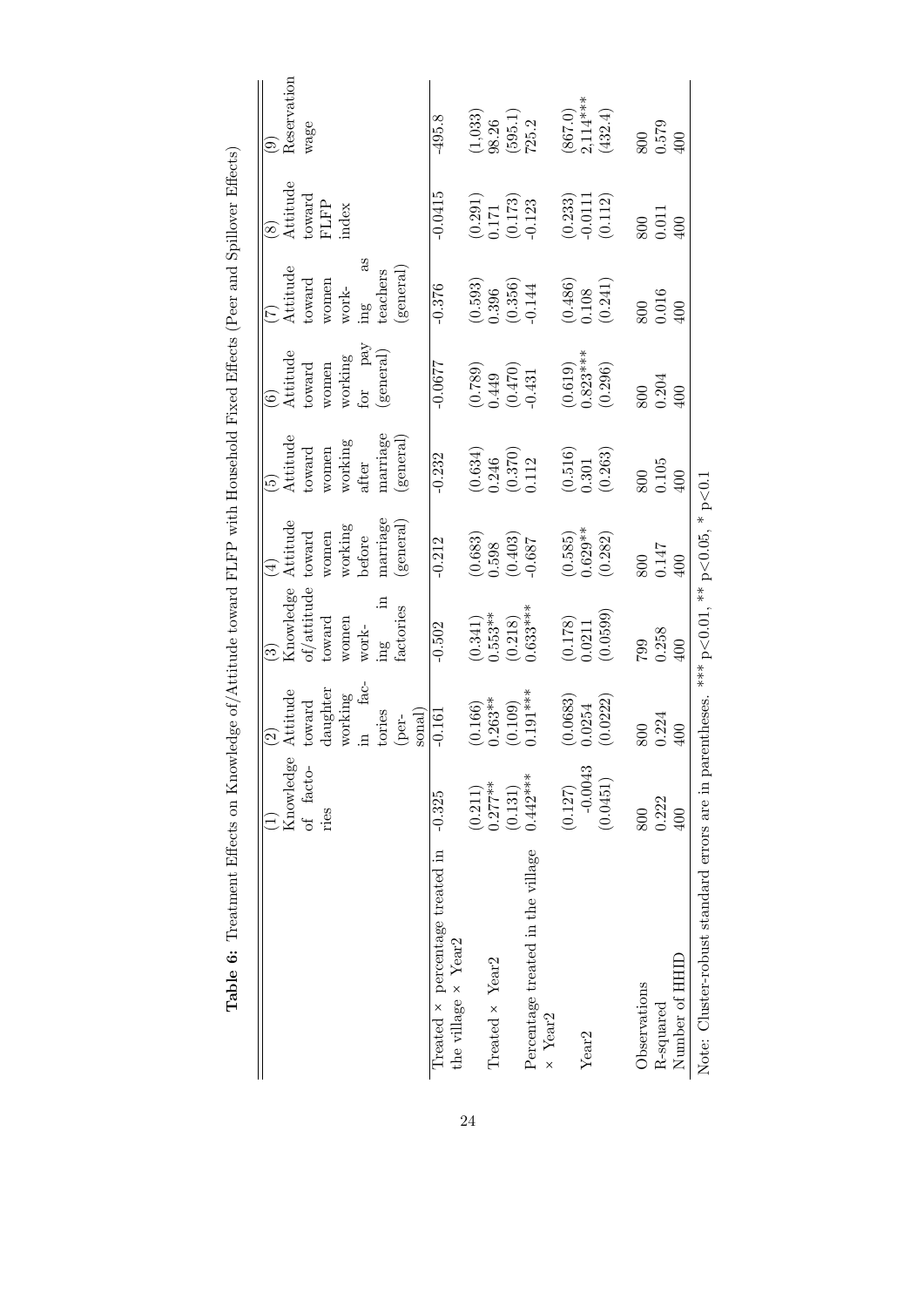|                                        | (1)                 | $\overline{(2)}$               | $\overline{(3)}$ | (4)         |
|----------------------------------------|---------------------|--------------------------------|------------------|-------------|
|                                        | Knowledge of facto- | Attitude                       | Attitude to-     | Reservation |
|                                        | ries                | toward                         | ward FLFP        | wage        |
|                                        |                     | daughter                       | index            |             |
|                                        |                     | working<br>$\operatorname{in}$ |                  |             |
|                                        |                     | factories                      |                  |             |
|                                        |                     | (personal)                     |                  |             |
|                                        |                     |                                |                  |             |
| Husband's education                    | $-0.0163$           | 0.0189                         | 0.0240           | 45.42       |
|                                        | (0.0202)            | (0.0195)                       | (0.0269)         | (36.25)     |
| Wife's education                       | $-0.0088$           | $-0.0349$                      | 0.0217           | $236.6**$   |
|                                        | (0.0368)            | (0.0370)                       | (0.0560)         | (103.2)     |
| Husband's age                          | 0.0114              | $-0.0031$                      | 0.0014           | $-9.858$    |
|                                        | (0.0098)            | (0.0106)                       | (0.0118)         | (17.92)     |
| Wife's age                             | $-0.0137$           | $-0.0045$                      | $-0.0131$        | 10.13       |
|                                        | (0.0088)            | (0.0100)                       | (0.0111)         | (16.70)     |
| Household size                         | 0.0027              | 0.0085                         | $0.0521***$      | $-47.98*$   |
|                                        | (0.0136)            | (0.0107)                       | (0.0191)         | (28.63)     |
| Kammee                                 | $0.259***$          | $0.304***$                     | $-0.161$         | $-281.9$    |
|                                        | (0.0941)            | (0.0973)                       | (0.129)          | (191.8)     |
| Agricultural land                      | 0.0580              | $0.0673*$                      | $-0.103**$       | $-72.75$    |
|                                        | (0.0371)            | (0.0396)                       | (0.0520)         | (79.48)     |
| Value of livestock (PKR 10,000)        | $-0.0010$           | $-0.0013*$                     | $-0.0027**$      | 2.438       |
|                                        | (0.0009)            | (0.0006)                       | (0.0011)         | (2.168)     |
| Value of residence (PKR 10,000)        | 0.00217             | $0.0034**$                     | $-0.0031$        | $-2.004$    |
|                                        | (0.0016)            | (0.0016)                       | (0.0024)         | (3.366)     |
| Wealth index                           | $0.133***$          | 0.0173                         | $-0.0220$        | $-45.58$    |
|                                        | (0.0422)            | (0.0373)                       | (0.0519)         | (82.88)     |
| Living condition index                 | $0.108***$          | 0.0303                         | $0.106*$         | 93.93       |
|                                        | (0.0393)            | (0.0393)                       | (0.0598)         | (83.28)     |
| Number of female relatives and friends | $0.0270*$           | $0.0380***$                    | $0.0905***$      | $-37.65$    |
| working outside the home for pay       |                     |                                |                  |             |
|                                        | (0.0152)            | (0.0134)                       | (0.0207)         | (28.30)     |
| Myopic                                 | 0.0001              | 0.0004                         | $-0.0002$        | $-1.991***$ |
|                                        | (0.0003)            | (0.0005)                       | (0.0004)         | (0.592)     |
| Time inconsistency                     | 0.0169              | $-0.0207$                      | 0.0151           | $314.7**$   |
|                                        | (0.0653)            | (0.0528)                       | (0.0857)         | (130.3)     |
| Risk preference                        | $0.178**$           | 0.123                          | $0.220*$         | $-124.4$    |
|                                        | (0.0854)            | (0.0993)                       | (0.112)          | (216.8)     |
|                                        |                     |                                |                  |             |
| Observations                           | 786                 | 786                            | 786              | 786         |

**Table 7:** Association between Change in Knowledge of/Attitudes toward FLFP and Household Characteristics

Note: Treatment effects are not found to be substantially different from those reported in Tables 4 and 5; thus, the estimated coefficients of a set of household characteristics are only reported. The estimation equation controls for various village characteristics such as the number of households, the sex ratio at the marriageable age range, the minutes of travel time to factories offering suitable working environments for women, the minutes of travel time to the nearest town, the land ownership Herfindahl index, and the wages established for various occupations available in the village. Cluster-robust standard errors are in parentheses. \*\*\* p*<*0.01, \*\* p*<*0.05, \* p*<*0.1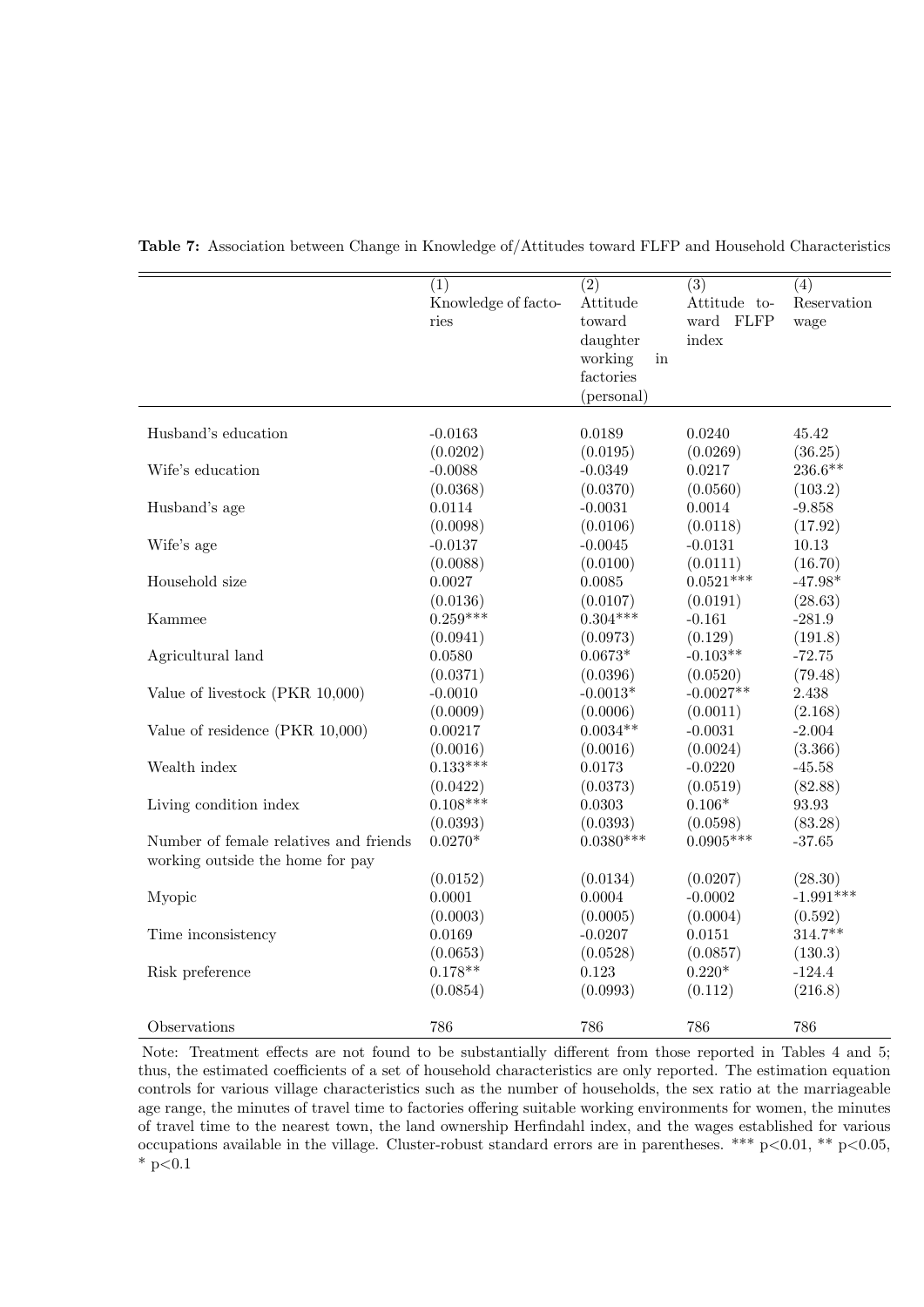

**Figure 1:** Why women do not work outside the home (N= 293, multiple answers) Source: Author's survey in 2012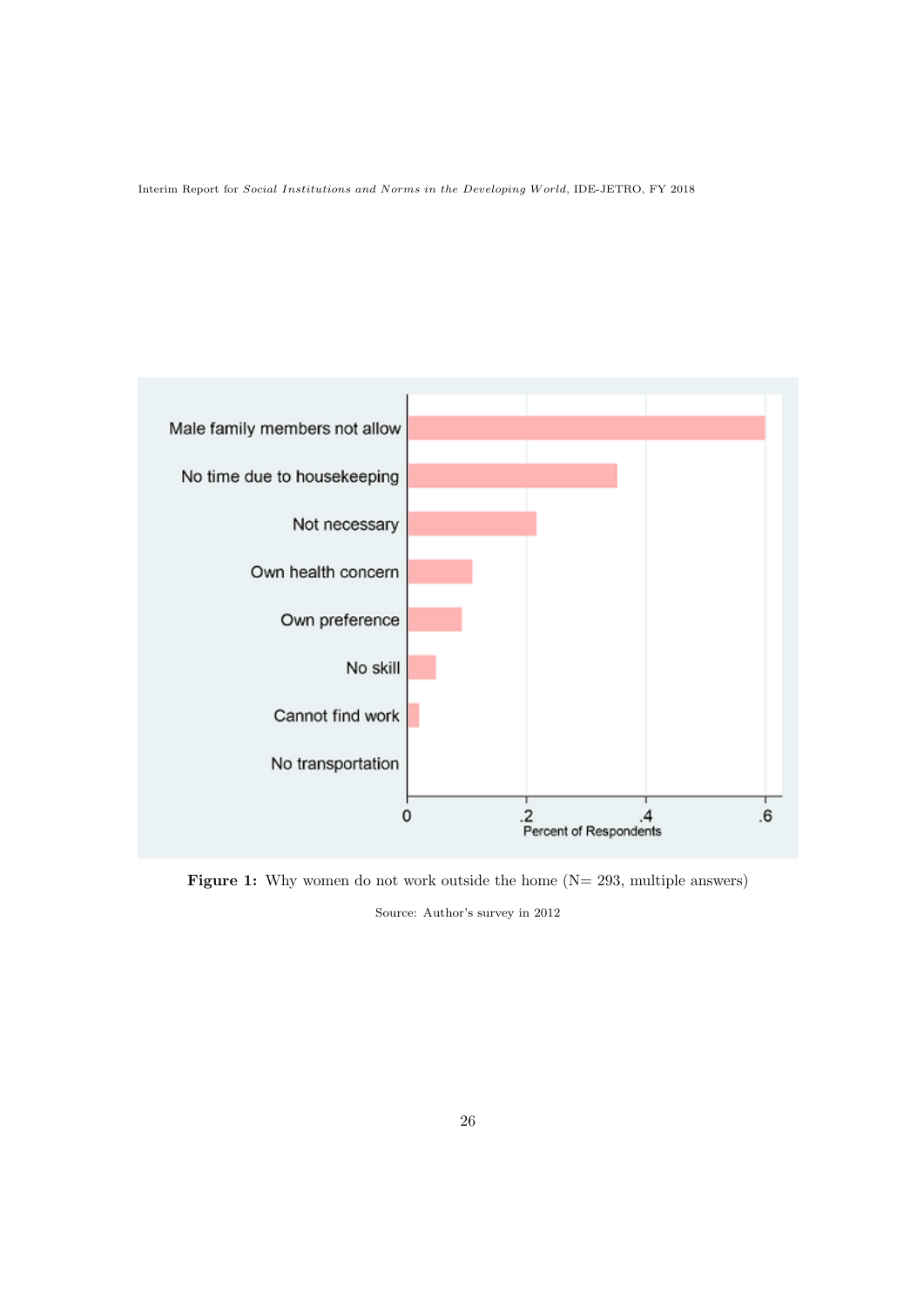

Interim Report for *Social Institutions and Norms in the Developing W orld*, IDE-JETRO, FY 2018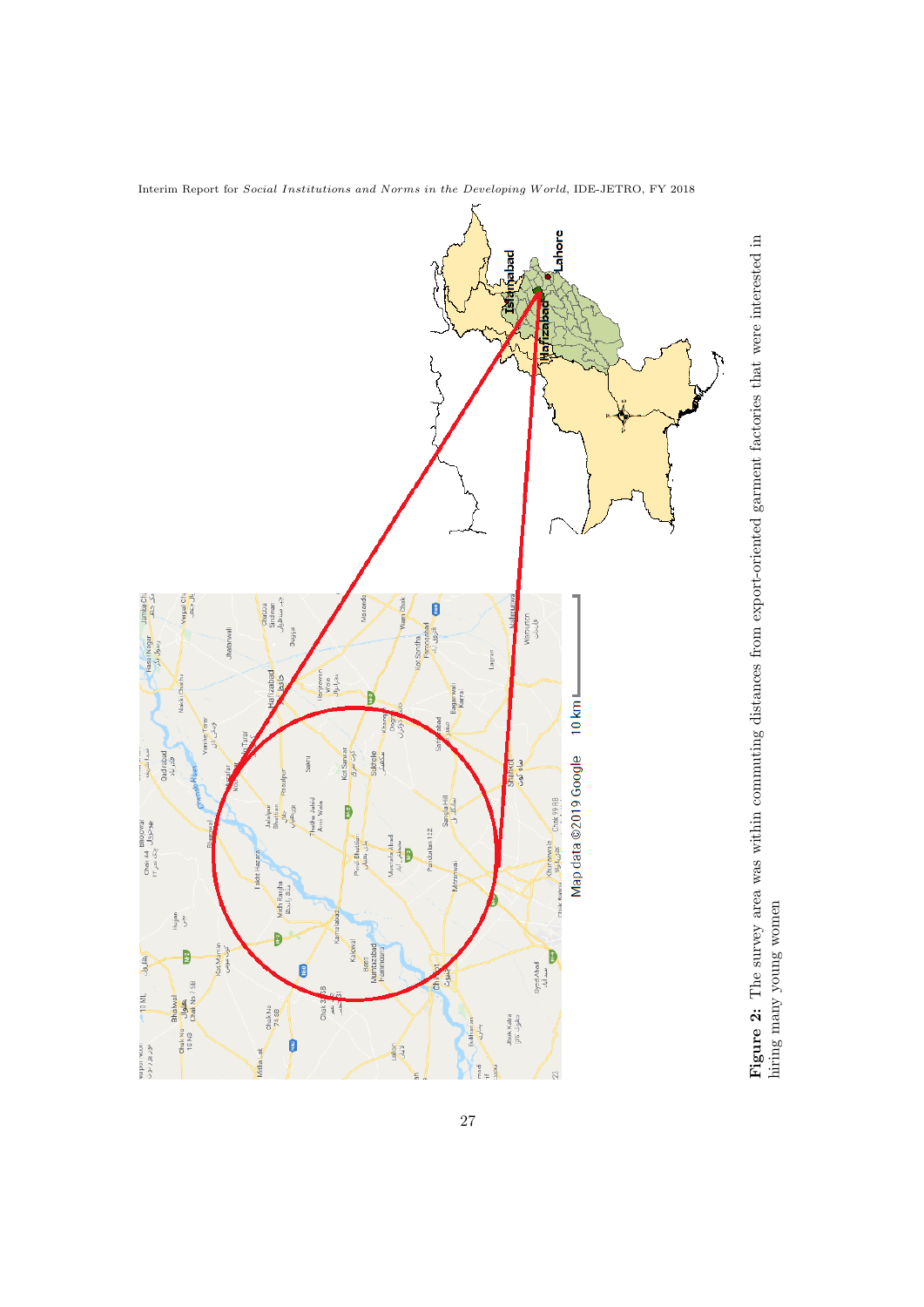# **Appendix**

## **A1 Description of variables**

### *Myopic*

This variable measures the amount a respondent, as recipient, is ready to forgo in exchange for advance payment and the additional amount the respondent, as payer, is prepared to disburse in exchange for a deferral of payment. Specifically, this variable sums up the differences from the principal amount, as revealed from answers tendered to the following two questions: (1) Assume that your semimonthly wage is PKR 5,000, and you decide to ask your employer for an advance payment one week before your payday. He agrees to an advance payment but at a rate lower than PKR 5,000. How much do you think is a reasonable or acceptable amount for you to have as an advance payment one week before the actual payday? (2) Assume that you buy some goods at a local shop. The total cost of goods is PKR 1,000. The shopkeeper agrees to defer your payment for one week but at a rate higher than PKR 1,000. How much do you think is reasonable or acceptable for you to have to pay for one week of deferred payment?

### *Time inconsistency*

This binary variable takes the value 1 if a discrepancy is observed between the answers to the following two questions: (1) Which do you prefer (i) to be given PKR 500 today, or (ii) to be given PKR 505 a week later; and (2) Which do you prefer (i) to be given PKR 500 one year later, or (ii) PKR 505 one year and one week later.

#### *Risk preference*

This binary variable takes the value 1 if the respondent prefers (ii) to (i) in responding to the following question: Which do you choose between (i) a payment of PKR 100 with certainty or (ii) a lottery that pays out PKR 200 or PKR 0 with equal probability.

### *Knowledge of/attitude toward women working in factories*

This ordinal variable is constructed on Likert-scale  $(1-5)$  answers to the following question: Have you ever heard of working opportunities, other than teaching, that seem suitable for unmarried women such as those at Crescent Bahuman Limited (CBL) or Masood Textile Mills (MTM)?; 1= No idea what they are;  $2 = Yes$ , heard of them, but have no idea how women work there;  $3 = Yes$ , but have a bad idea of women working there (e.g., lack of safety);  $4=$  Yes, and know that the working environment is suitable for women (i.e., many women work there) at least in one of these factories, but am still against my daughter working there; 5= Yes, and know that the working environment is suitable for women at least in one of these factories, and am positive about my daughter working there.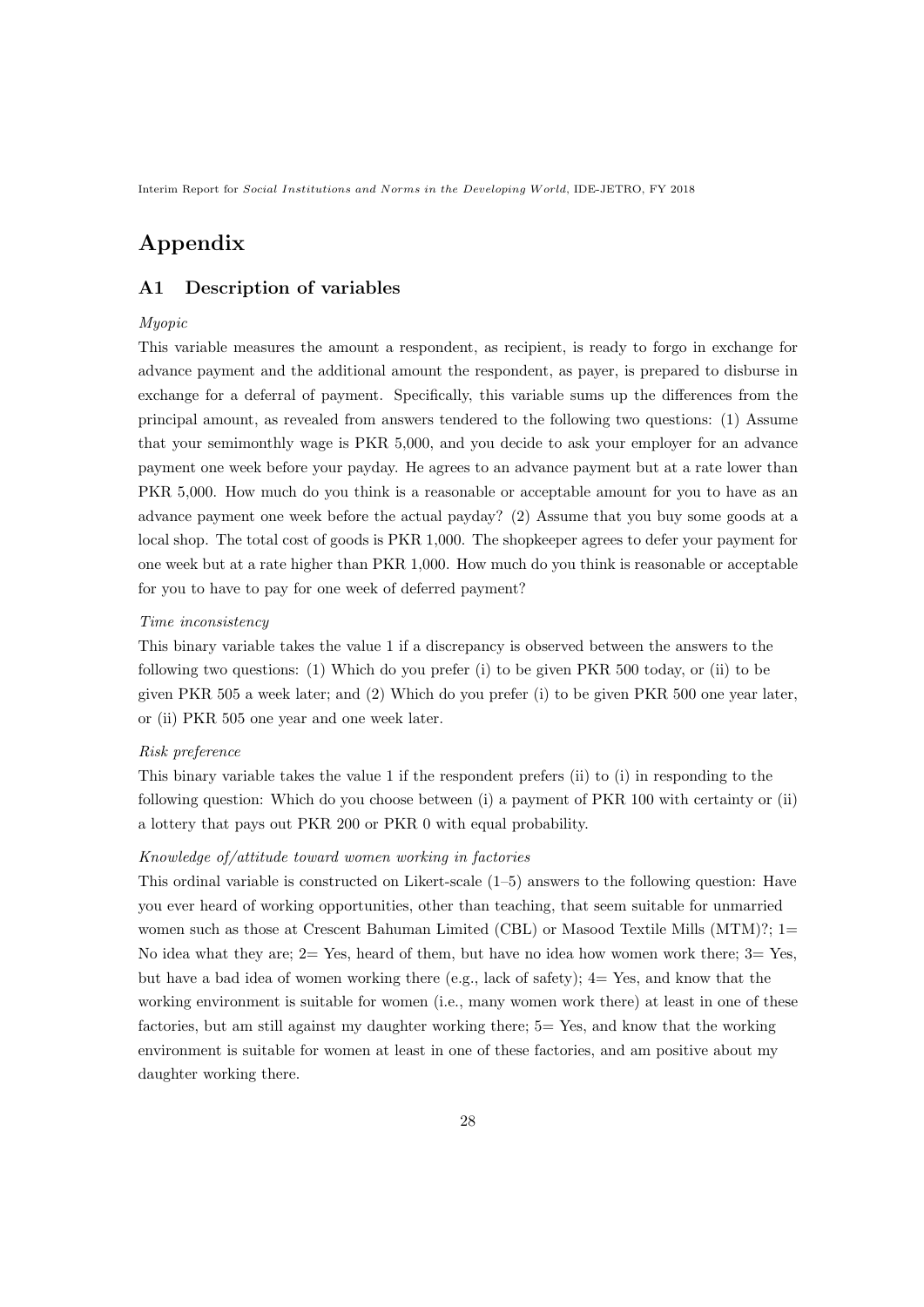### *Knowledge of factories*

This ordinal variable takes the value 0 if a respondent answers "1" to the question about Knowledge of/attitude toward women working in factories above; 1 if a respondent answers "2;" and 2 if answer is "3," "4," or "5."

### *Attitude toward daughter working in factories (personal)*

This ordinal variable, takes the value 0 if a respondent answers "1," "2," or "3" to the question about Knowledge of/attitude toward women working in factories above; 1 if a respondent answers "4," and 2 if the answer is "5."

### *Attitude toward FLFP index*

This variable is constructed by the principal component analysis based on Likert-scale answers to the following four questions that query about FLFP in general: How strongly do you agree with the following statements? (1) It is good for women to work outside the home for payment (any job in general) before marriage; (2) It is good for women to work outside the home for payment (any job in general) after marriage but before having children; (3) It is good for women to work as teachers in private schools before marriage; (4) It is good for women to work as teachers in private schools after marriage but before having children. The corresponding Likert-scale answers are:  $1 =$  Strongly disagree;  $2 =$  Disagree;  $3 =$  Neutral:  $4 =$  Agree;  $5 =$  Strongly agree.

### *Attitude toward women working before marriage (general)*

This ordinal variable is constructed on Likert-scale  $(1-10)$  answers to two out of the above four questions asking about FLFP in general. It is to be noted that while each question requires Likert-scale  $(1-5)$  answers, the answers to two questions comprise Likert-scale  $(1-10)$ : How strongly do you agree with the following statements? (1) It is good for women to work outside the home for payment (any job in general) before marriage; and (2) It is good for women to work as teachers in private schools before marriage.

### *Attitude toward women working after marriage (general)*

This ordinal variable is constructed on Likert-scale (1–10) answers to two of the above four questions asking about FLFP in general: How strongly do you agree with the following statements? (1) It is good for women to work outside the home for payment (any job in general) after marriage but before having children; and (2) It is good for women to work as teachers in private schools after marriage but before having children.

#### *Attitude toward women working for pay (general)*

This ordinal variable is constructed on Likert-scale (1–10) answers to two out of the above four questions asking about FLFP in general: How strongly do you agree with the following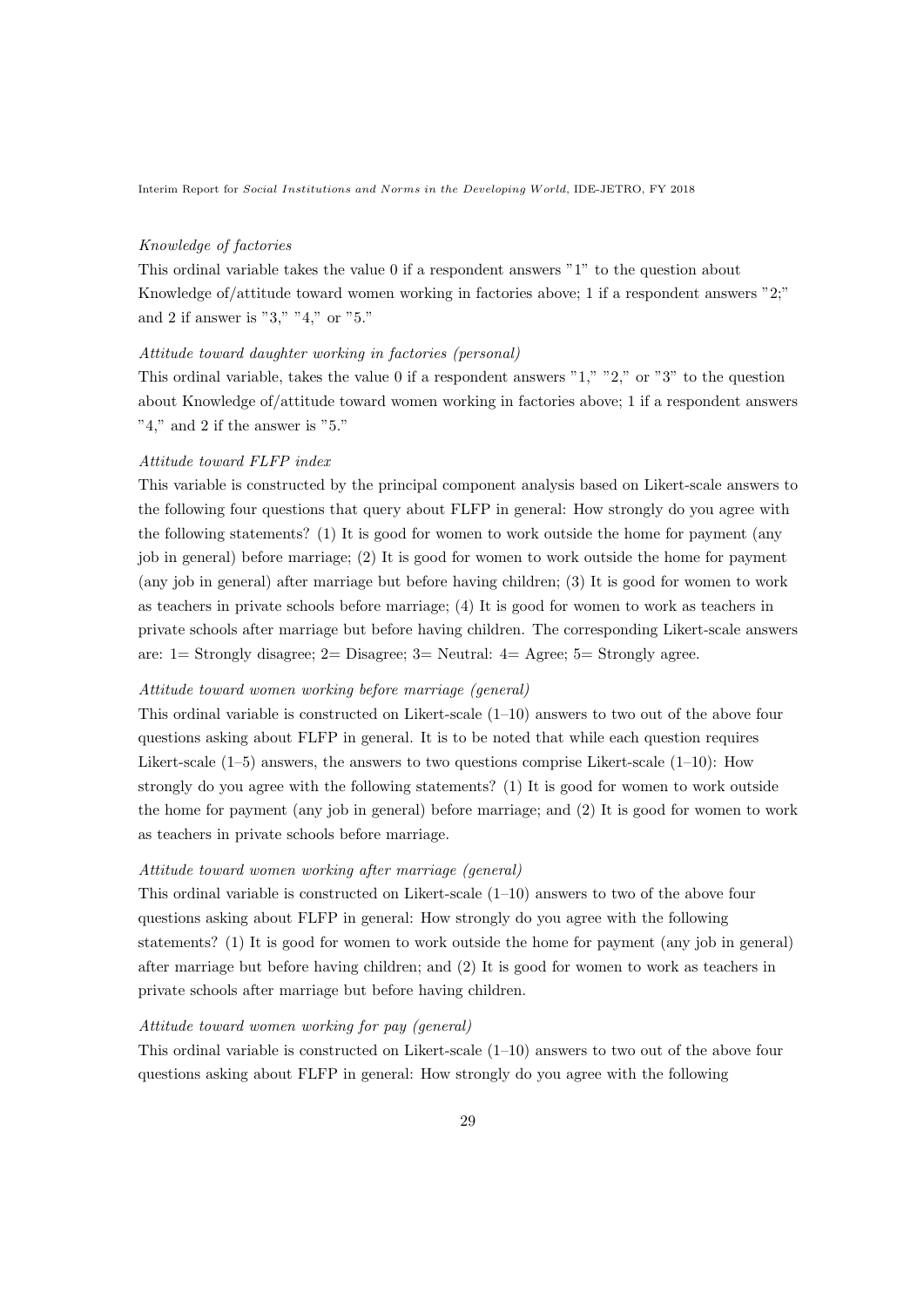statements? (1) It is good for women to work outside the home for payment (any job in general) before marriage; (2) It is good for women to work outside the home for payment (any job in general) after marriage but before having children.

### *Attitude toward women working as teachers (general)*

This ordinal variable is constructed on Likert-scale (1–10) answers to two out of the above four questions asking about FLFP in general: How strongly do you agree with the following statements? (1) It is good for women to work as teachers in private schools before marriage; and (2) It is good for women to work as teachers in private schools after marriage but before having children.

### *Reservation wage for daughter to work in factories*

The variable comprises the answer to the question: What is the minimum wage at which you are ready to send your daughter to work in a factory?